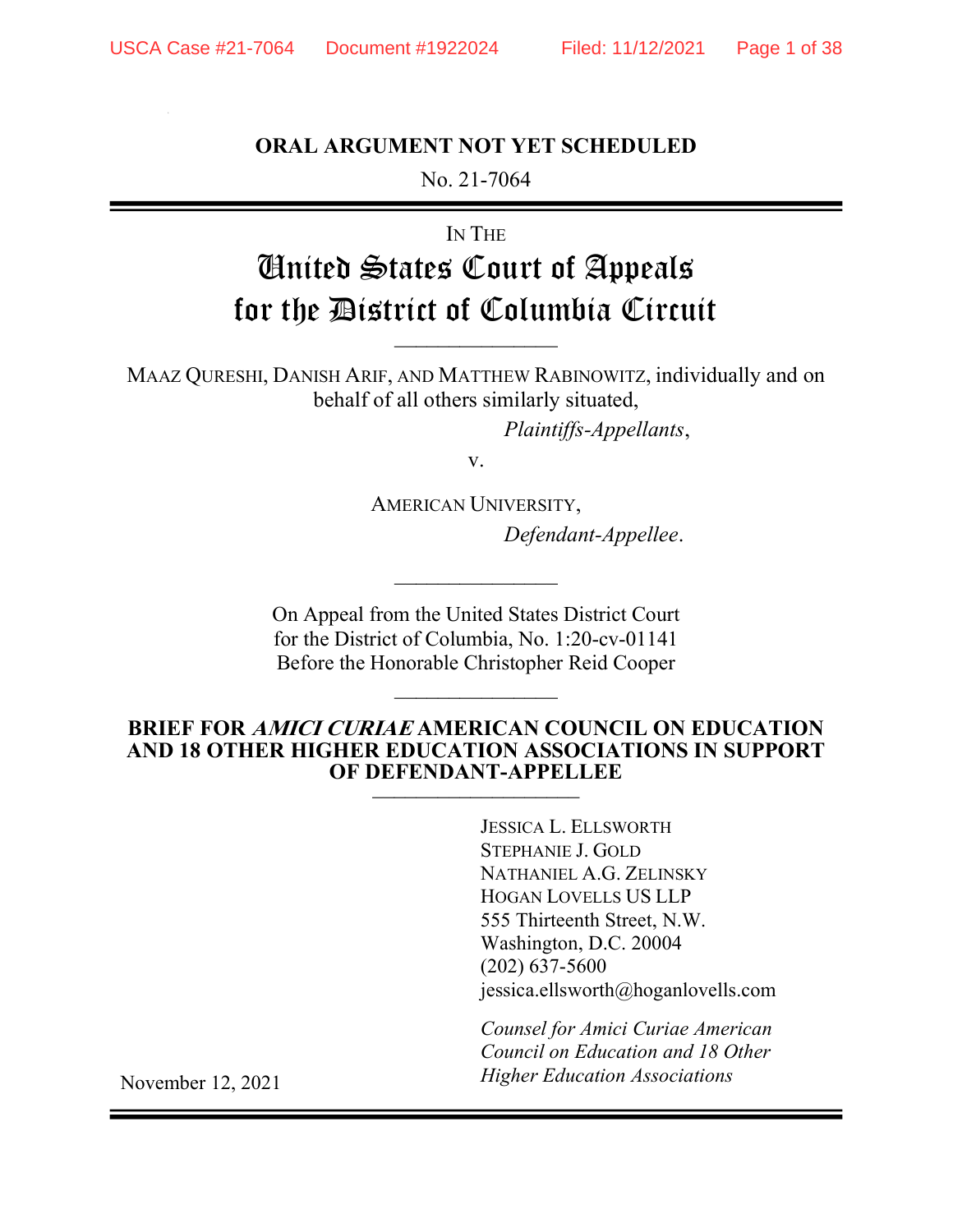#### CERTIFICATE AS TO PARTIES, RULINGS, AND RELATED CASES

Pursuant to D.C. Circuit Rule 28(a)(1), *amici curiae* certifies the following:

**Parties and Amici.** With the exception of American Council on Education, Accreditation Council for Pharmacy Education, American Association of Community Colleges, APPA, Association of Catholic Colleges and Universities, Association of Governing Boards of Universities and Colleges, Association of Public and Land-grant Universities, Commission on Independent Colleges and Universities, Consortium of Universities of the Washington Metropolitan Area, Council for Christian Colleges & Universities, Council for Higher Education Accreditation, Council of Independent Colleges, National Association of College and University Business Officers, National Association of Diversity Officers in Higher Education, National Association of Independent Colleges and Universities, National Association of Student Financial Aid Administrators, NASPA - Student Affairs Administrators in Higher Education, United Negro College Fund, University Risk Management and Insurance Association, all parties, intervenors, and amici appearing in this Court are listed in the Brief for Plaintiffs-Appellants. As of the time of this filing, no parties other than amici here have submitted amicus briefs or have filed notices of intent to file amicus briefs in support of either party. To the best of amici's knowledge, no other amicus brief will be filed in this case.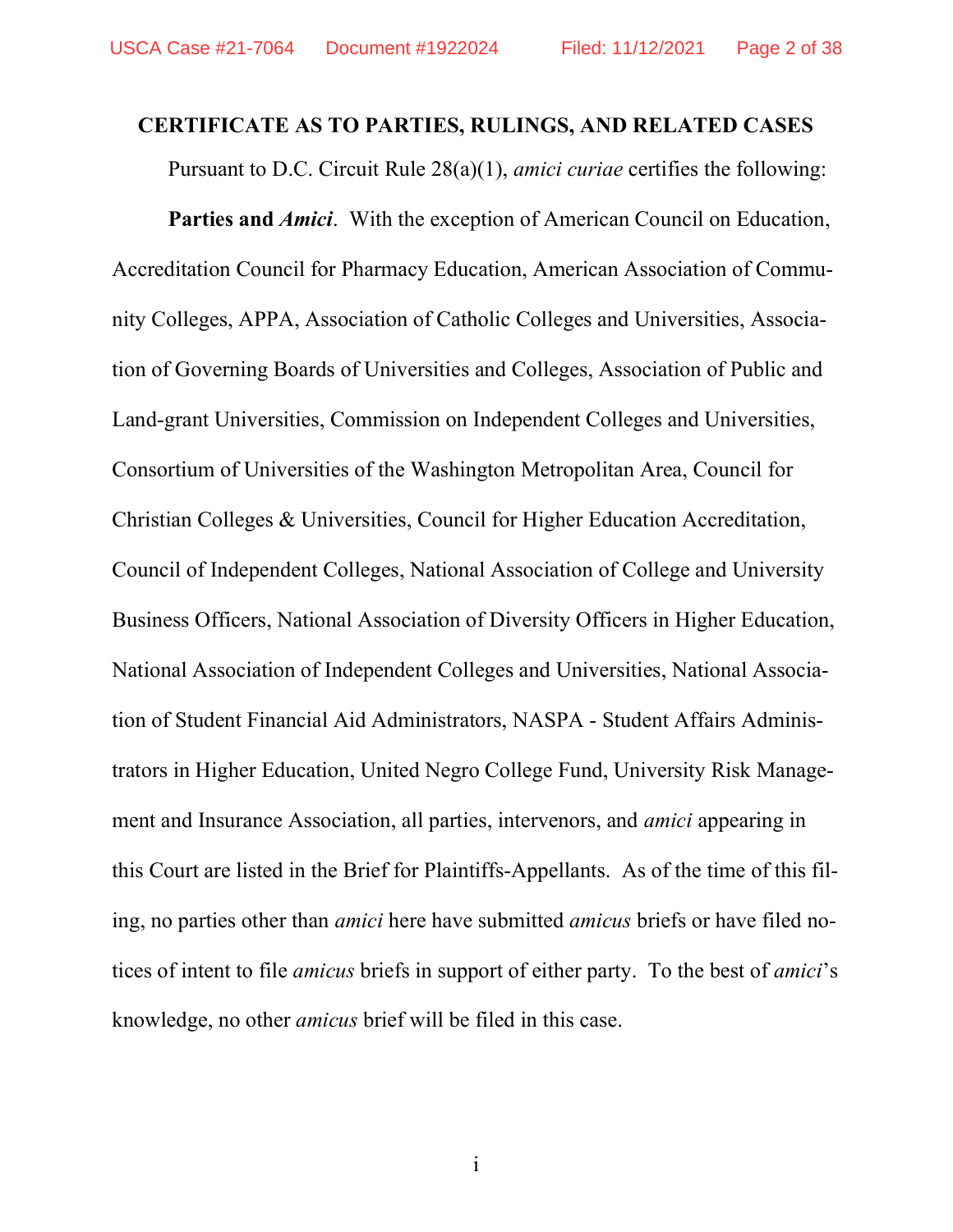Ruling Under Review. Reference to the ruling at issue appears in the Brief for Plaintiffs-Appellants.

Related Cases. Reference to related cases appears in the Brief for Plaintiffs-Appellants.

> /s/ Jessica L. Ellsworth Jessica L. Ellsworth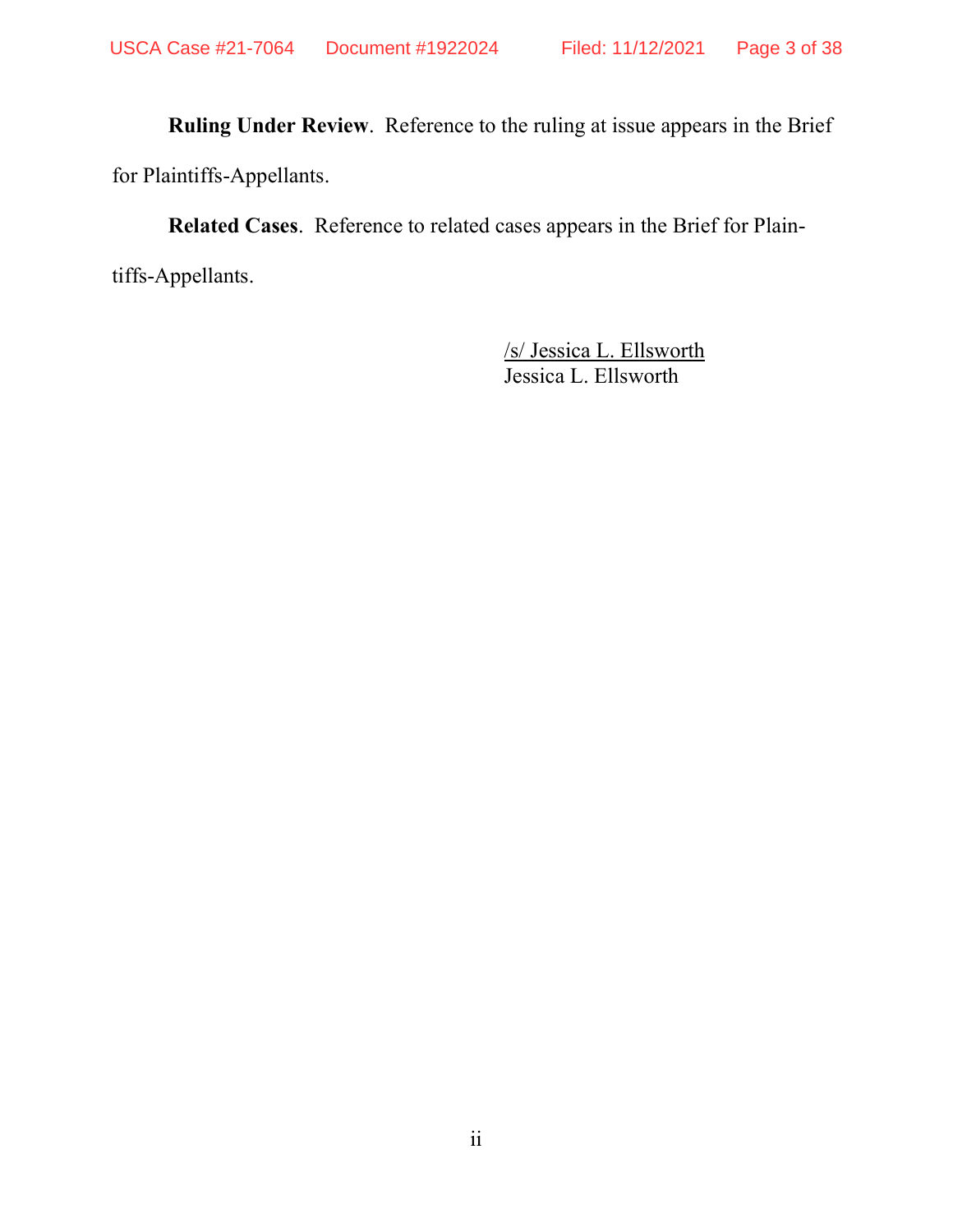#### CORPORATE DISCLOSURE STATEMENT

Each of the amici joining this brief—American Council on Education, Accreditation Council for Pharmacy Education, American Association of Community Colleges, APPA, Association of Catholic Colleges and Universities, Association of Governing Boards of Universities and Colleges, Association of Public and Land-grant Universities, Commission on Independent Colleges and Universities, Consortium of Universities of the Washington Metropolitan Area, Council for Christian Colleges & Universities, Council for Higher Education Accreditation, Council of Independent Colleges, National Association of College and University Business Officers, National Association of Diversity Officers in Higher Education, National Association of Independent Colleges and Universities, National Association of Student Financial Aid Administrators, NASPA - Student Affairs Administrators in Higher Education, United Negro College Fund, University Risk Management and Insurance Association—states that it has no parent corporation and that no publicly held corporation owns more than ten percent of its stock.

> /s/ Jessica L. Ellsworth Jessica L. Ellsworth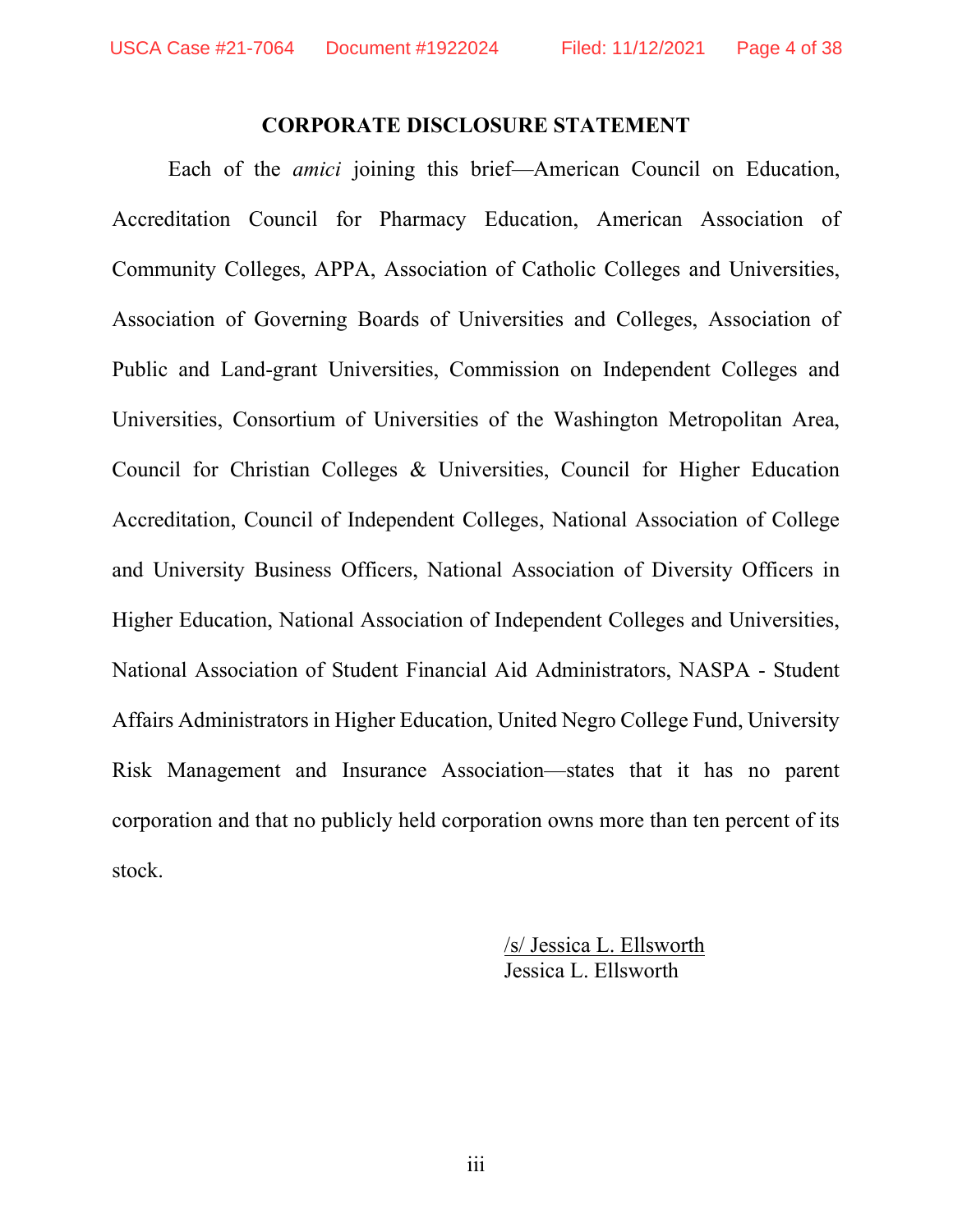# TABLE OF CONTENTS

| Page                                                                                                                                                                                  |  |
|---------------------------------------------------------------------------------------------------------------------------------------------------------------------------------------|--|
| CERTIFICATE AS TO PARTIES, RULINGS, AND RELATED                                                                                                                                       |  |
|                                                                                                                                                                                       |  |
|                                                                                                                                                                                       |  |
|                                                                                                                                                                                       |  |
|                                                                                                                                                                                       |  |
|                                                                                                                                                                                       |  |
|                                                                                                                                                                                       |  |
| WHEN THE COVID-19 PANDEMIC STRUCK,<br>$\mathbf{I}$ .<br>COLLEGES' AND UNIVERSITIES' PIVOT TO ONLINE<br>PLATFORMS ENABLED THEM TO CONTINUE<br>EDUCATING STUDENTS WITHOUT INTERRUPTION, |  |
| II.<br>THE PANDEMIC ALSO REDUCED REVENUES AND                                                                                                                                         |  |
| THIS AND SIMILAR CLASS-ACTION LAWSUITS<br>III.<br>THREATEN SCHOOLS' ALREADY STRAINED                                                                                                  |  |
|                                                                                                                                                                                       |  |
| <b>CERTIFICATE OF COMPLIANCE</b>                                                                                                                                                      |  |

CERTIFICATE OF SERVICE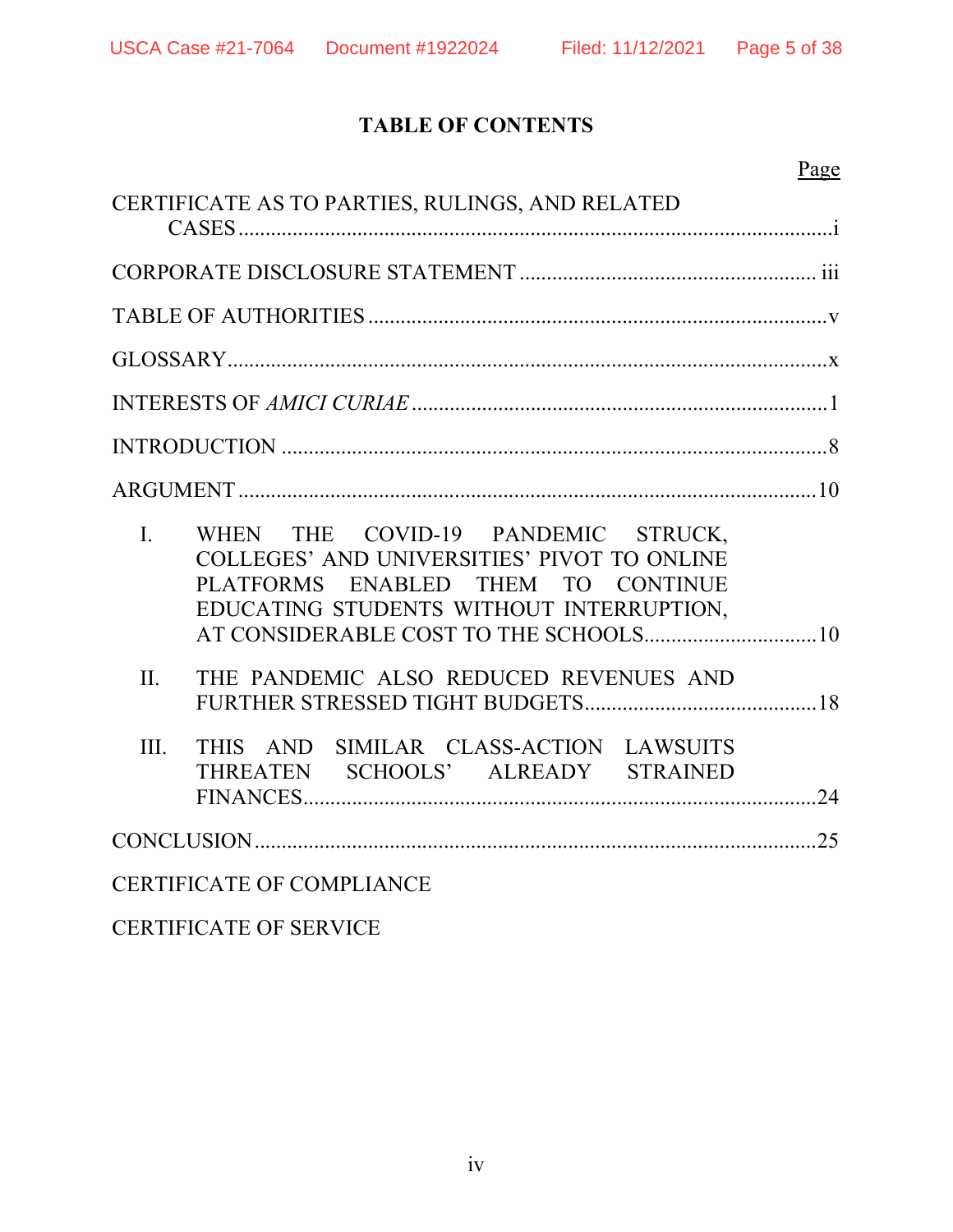# TABLE OF AUTHORITIES

# Page(s)

| Am. Coll. Health Ass'n, The COVID-19 Pandemic's Effect on<br>Campus Health Services: A Snapshot of Operating Status and<br>Response, April 6-9, 2020 (Apr. 2020), |     |
|-------------------------------------------------------------------------------------------------------------------------------------------------------------------|-----|
| Greta Anderson, Extending the Reach of Mental Health Therapy,                                                                                                     |     |
| Greta Anderson, Mental Health Needs Rise with Pandemic, Inside                                                                                                    |     |
| Julie Baer & Mirka Martel, Inst. Int'l Educ., Fall 2020 International<br>Student Enrollment Snapshot (Nov. 2020),                                                 |     |
| Mary Butler, Telehealth Helps College Students Receive Care During<br>a Pandemic, J. Am. Health Info. Mgmt. Ass'n (Apr. 29, 2020,                                 |     |
| Calendar, Cornell Univ., https://tinyurl.com/2wmr36jh (last visited                                                                                               |     |
| <i>Campus Services</i> , Univ. of Ky. (updated Apr. 10, 2020),                                                                                                    |     |
| Jessica Dickler, Colleges Are Slashing Tuition to Entice Students<br>Back, CNBC (Oct. 30, 2020, 10:11 AM EDT),                                                    | .23 |
| Maureen Downey, Georgia University System Losses From<br>Coronavirus Expected to Reach \$350M, Atlanta J. Const. (Apr. 14,                                        |     |
| Adrian Dubose, LSU Sports Programs Lost \$81 Million During<br>Pandemic. How Will They Recover?, Daily Advertiser (June 23,                                       |     |
| Duke Reopening FAQ, Duke Today (July 26, 2020),                                                                                                                   |     |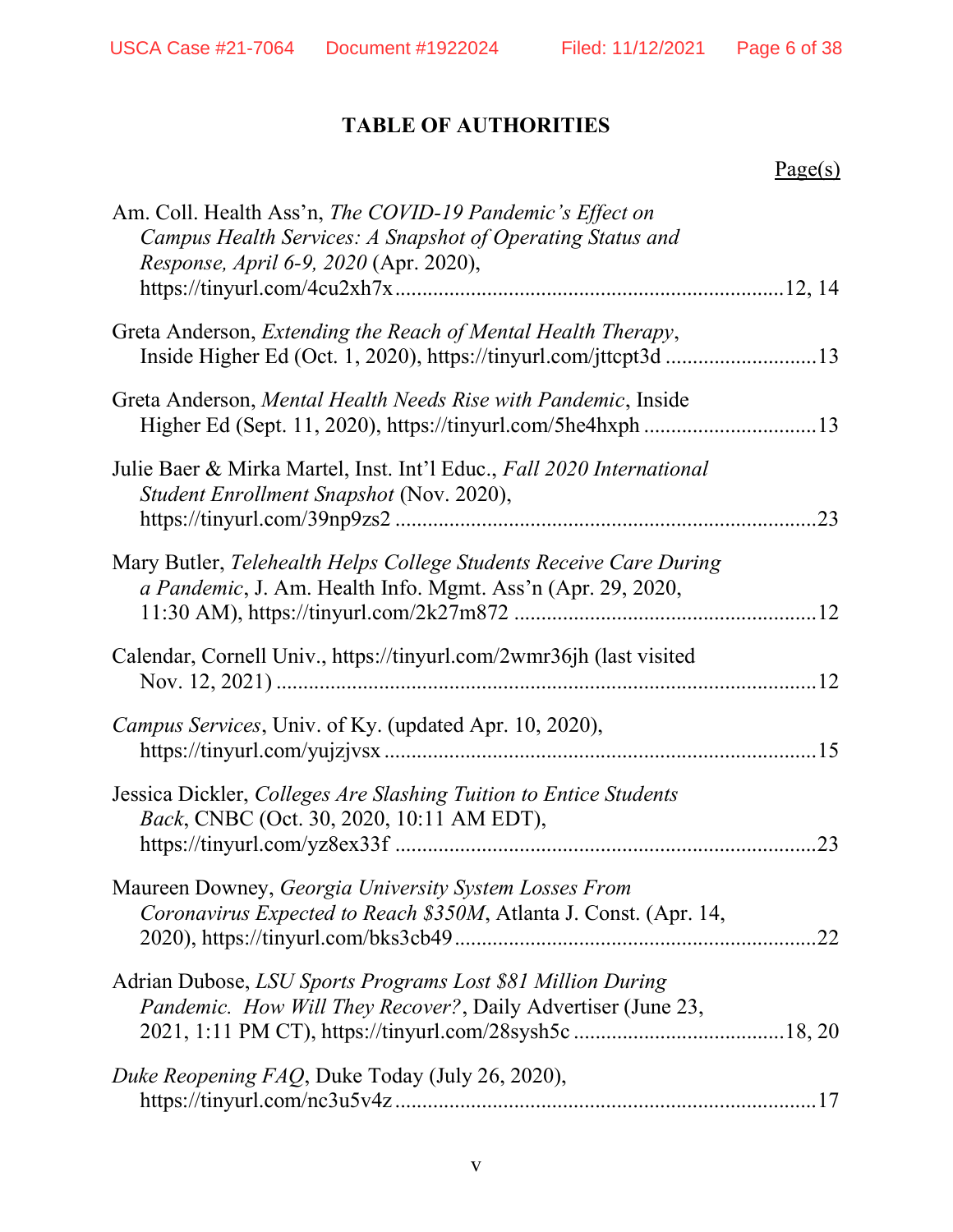## TABLE OF AUTHORITIES—Continued

# Page(s)

| Expenditures, Nat'l Ctr. Educ. Stats., https://tinyurl.com/429nzxjd                                                                                                                                                   |
|-----------------------------------------------------------------------------------------------------------------------------------------------------------------------------------------------------------------------|
| Financial Implications and Planning, Univ. of Rochester (June 4,                                                                                                                                                      |
| Paul N. Friga, How Much Has Covid Cost Colleges? \$183 Billion,<br>Chron. Higher Educ. (Feb. 5, 2021),                                                                                                                |
| Matthew Griffin, Athletics Projects \$36M in Lost Revenue Due to<br>COVID-19, Details Positive Tests Among Students and Staff, Duke                                                                                   |
| Shawn Hubler, As Colleges Move Classes Online, Families Rebel<br>Against the Cost, N.Y. Times (Sept. 10, 2020),                                                                                                       |
| Raga Justin, Texas Universities Have Started Shedding Jobs and Are<br>Bracing for a Serious Financial Hit, Texas Trib. (Aug. 7, 2020,                                                                                 |
| Alexander C. Kafka, Canceled and Altered Summer Programs Will<br>Cost Colleges Hundreds of Millions, Chron. Higher Educ. (Apr. 9,                                                                                     |
| Letter from Drew Bogner, Interim President, & Keith Cushing, Vice<br>President for Rsch., Admin., & Member Servs., to CICU Bd. of<br>Trs., 2019 Economic Impact Overview (Apr. 26, 2021),                             |
| Letter from Robert J. Jones, Chancellor, Univ. of Ill., to Acad. Pros.,<br>Civ. Serv. & Fac., Univ. of Ill., Assessing COVID-19 Financial<br><i>Impacts</i> (Apr. 23, 2020, 10:01 AM), https://tinyurl.com/5avkuvkw21 |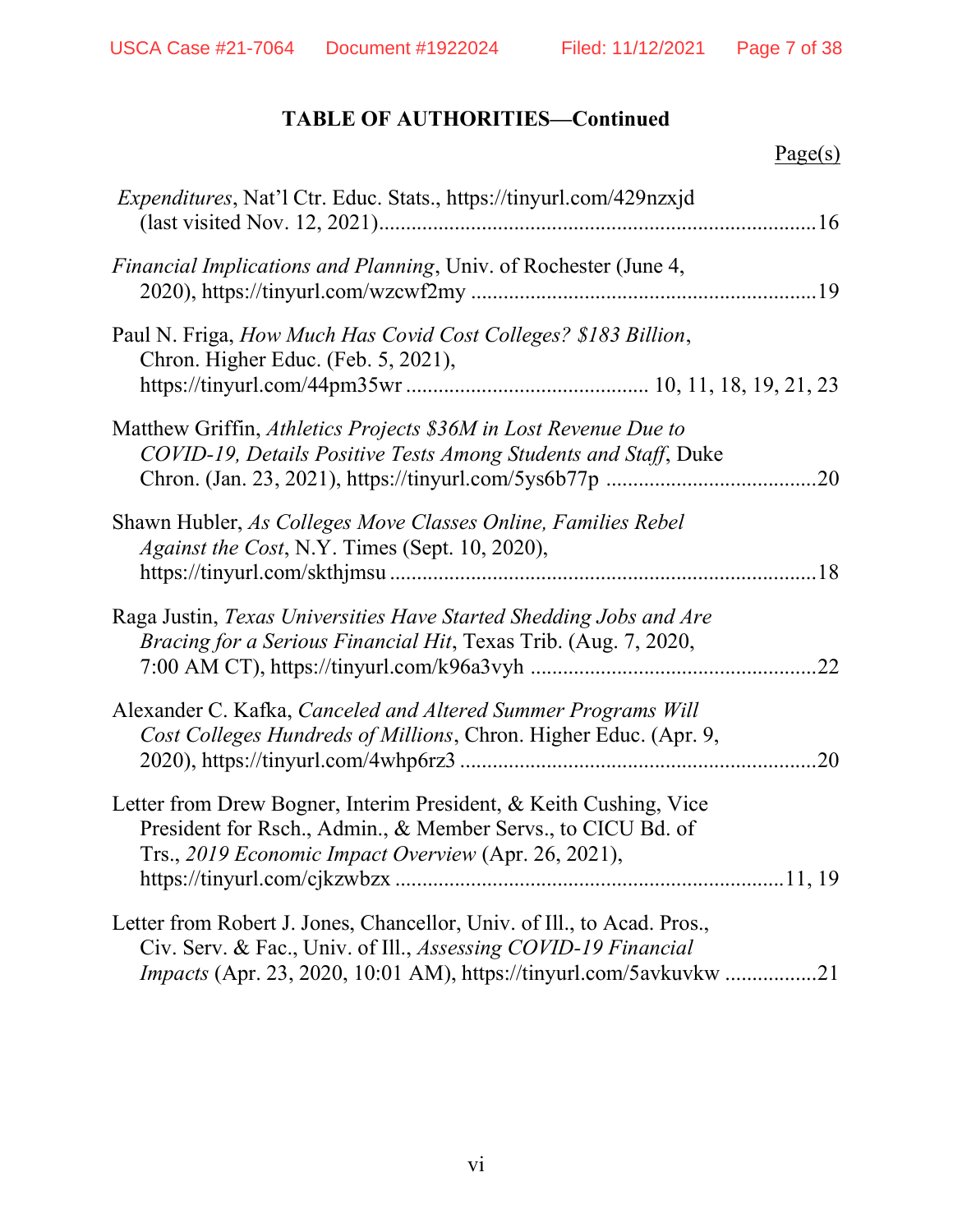## TABLE OF AUTHORITIES—Continued

| u |  |
|---|--|
|   |  |

| Letter from Ted Mitchell, President, Am. Council on Educ., to Nancy<br>Pelosi, Speaker of the House, U.S. House of Representatives,<br>Kevin McCarthy, Minority Leader, U.S. House of Representatives,<br>Mitch McConnell, Majority Leader, U.S. Senate, & Chuck<br>Schumer, Minority Leader, U.S. Senate (Dec. 2, 2020), |
|---------------------------------------------------------------------------------------------------------------------------------------------------------------------------------------------------------------------------------------------------------------------------------------------------------------------------|
| Letter from L. Rafael Reif, President, Mass. Inst. of Tech., to MIT<br>Cmty., Letter Regarding MIT's Financial Picture and Next Steps                                                                                                                                                                                     |
| Letter from Samuel L. Stanley Jr., President, Mich. State Univ., to<br>Fac. & Staff, Mich. State Univ., To Faculty and Staff: Novel<br>Coronavirus Financial Implications (Apr. 16, 2020),                                                                                                                                |
| Eric Lindberg, For Students Worried About the Coronavirus or Just a<br>Rash, USC Student Health Stays Open, USC News (May 13,                                                                                                                                                                                             |
| Bob Makin, Coronavirus: Rutgers Will Lose \$200 Million in Revenue<br>Due to Pandemic, Barchi Says, My Central Jersey (Apr. 9, 2020,                                                                                                                                                                                      |
| Sabine Martin, UI Spent Hundreds of Thousands to Upgrade Zoom,<br>Other Online Learning Software, The Daily Iowan (Oct. 13, 2020),                                                                                                                                                                                        |
| Elissa Nadworny, Need A Laptop? Colleges Boost Loaner Programs<br>Amid Pandemic, NPR (Aug. 15, 2020, 7:01 AM ET),                                                                                                                                                                                                         |
| Nat'l Ctr. for Educ. Stats., The Condition of Education 2021:<br>Postsecondary Institution Revenues (last updated May 2021),<br>.22                                                                                                                                                                                       |
| NCAA Presidents Set Revised Financial Distribution to Support<br>College Athletes, NCAA (Mar. 26, 2020),<br>20                                                                                                                                                                                                            |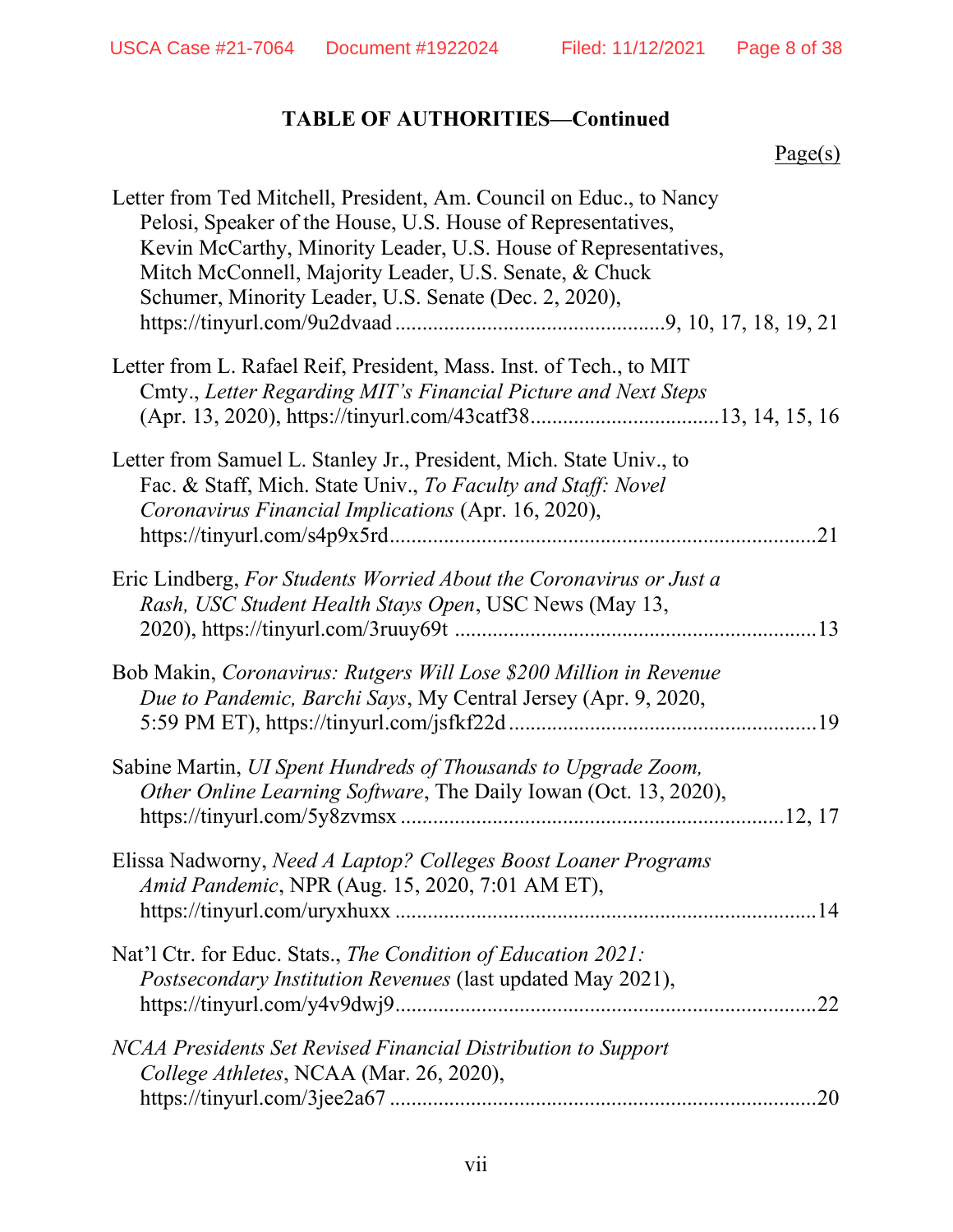## TABLE OF AUTHORITIES—Continued

# Page(s)

| N.Y. State Dep't of Health, Interim Guidance for Higher Education<br>During the COVID-19 Public Health Emergency (June 28, 2020),           |    |
|---------------------------------------------------------------------------------------------------------------------------------------------|----|
| Purdue Starts Limited COVID-19 Testing in Diagnostic Lab; Goal to<br><i>Expand State's Capacity in Serving Patients, Purdue Univ. News</i>  |    |
| Elizabeth Redden, <i>Empty Benches at Empty Lab Tables</i> , Inside Higher                                                                  |    |
| Yeara Rosenthal, Lehman's Food Bank Goes Virtual to Continue<br>Serving Students During Coronavirus, Lehman Coll. News (Apr.                |    |
| Steve Scauzillo, <i>Chaffey College Lending</i> 5,000 Laptops to Students<br>Amid Coronavirus Outbreak, Daily Bulletin (Mar. 24, 2020, 4:56 |    |
| Natalie Schwartz, How Colleges with Hybrid Instruction Can Support<br>Online Students This Fall, Higher Ed Dive (July 22, 2020),            |    |
| Todd Sedmak, Fall 2020 Undergraduate Enrollment Down 4%<br>Compared to Same Time Last Year, Nat'l Student Clearinghouse                     |    |
| Juan Siliezar, University Offers Coronavirus Resources and Help<br>Guides, Harv. Gazette (Mar. 11, 2021),<br>https://tinyurl.com/2pxrbymx   | 14 |
| Nataleah Small, COVID-19 Impacts Construction Projects, Campus<br>and Facilities Maintenance, The Daily Texan (Apr. 3, 2020),               |    |
| Dick Startz, University Finances and COVID-19: Different Schools,<br>Different Risks, Brookings (June 18, 2020),                            |    |
|                                                                                                                                             |    |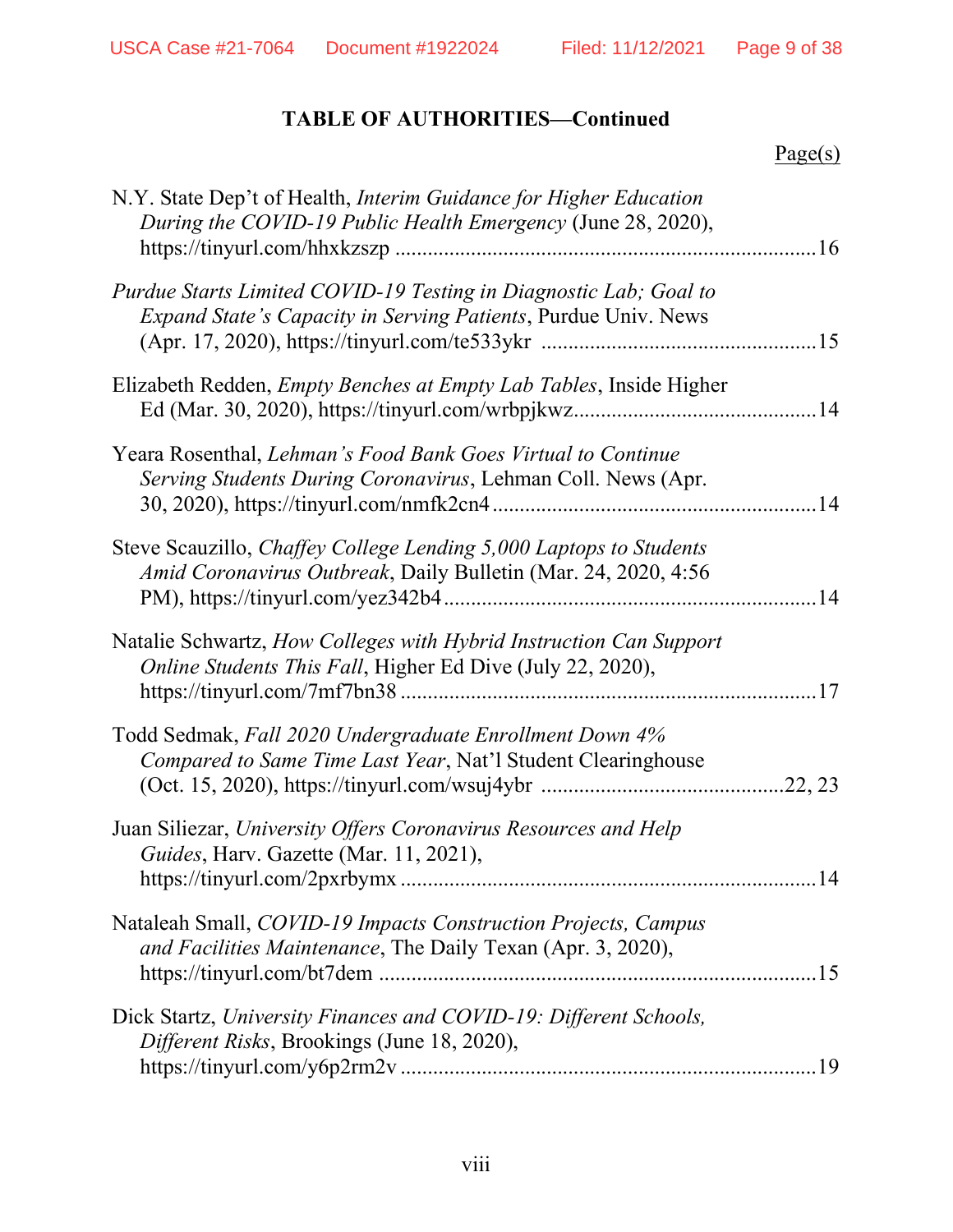USCA Case #21-7064 Document #1922024 Filed: 11/12/2021 Page 10 of 38

## TABLE OF AUTHORITIES—Continued

|                                                                                                                                             | Page(s) |
|---------------------------------------------------------------------------------------------------------------------------------------------|---------|
| Streamlining Yale's COVID-19 Response with the Salesforce<br><i>Platform</i> , It's Your Yale (Oct. 15, 2020),                              |         |
| Survey: The Financial Impact of COVID 19 on Private, Nonprofit<br>Colleges, Nat'l Ass'n of Indep. Colls. & Univs.,                          | 24      |
| Susan Svrluga, Major Universities Suspend Most Lab Research—But<br><i>Not Into Coronavirus</i> , Wash. Post (Mar. 21, 2020),                |         |
| Financial Implications and Planning, Univ. of Rochester (June 4,                                                                            | 20      |
| Emma Whitford, COVID-19 Mitigation Costs Still Add Up After<br>Students Sent Home, Inside Higher Ed (Oct. 9, 2020),                         | 16      |
| Victoria Yuen, Mounting Peril for Public Higher Education During<br><i>the Coronavirus Pandemic</i> , Ctr. for Am. Progress (June 11, 2020, | 24      |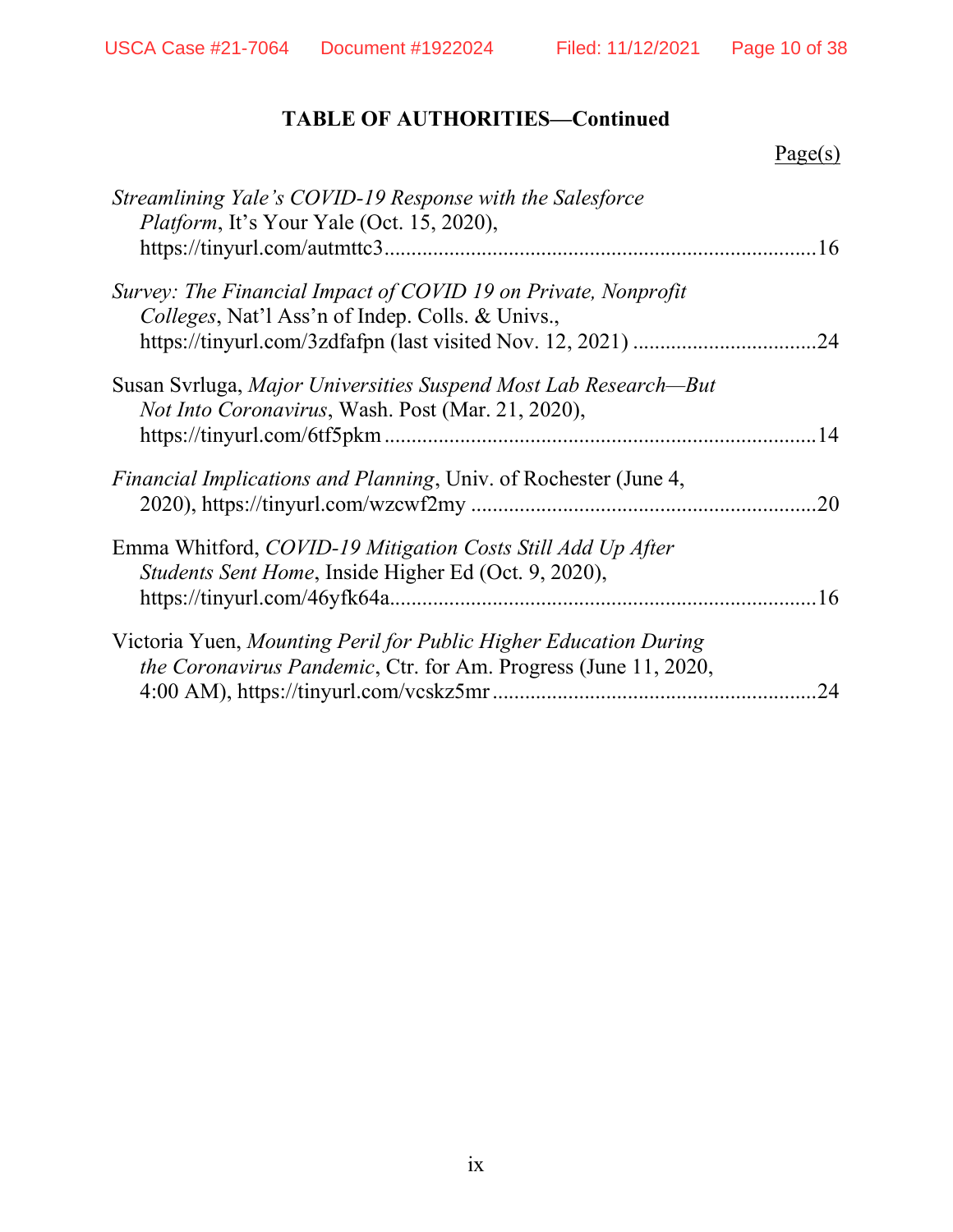# **GLOSSARY**

ACE American Council on Education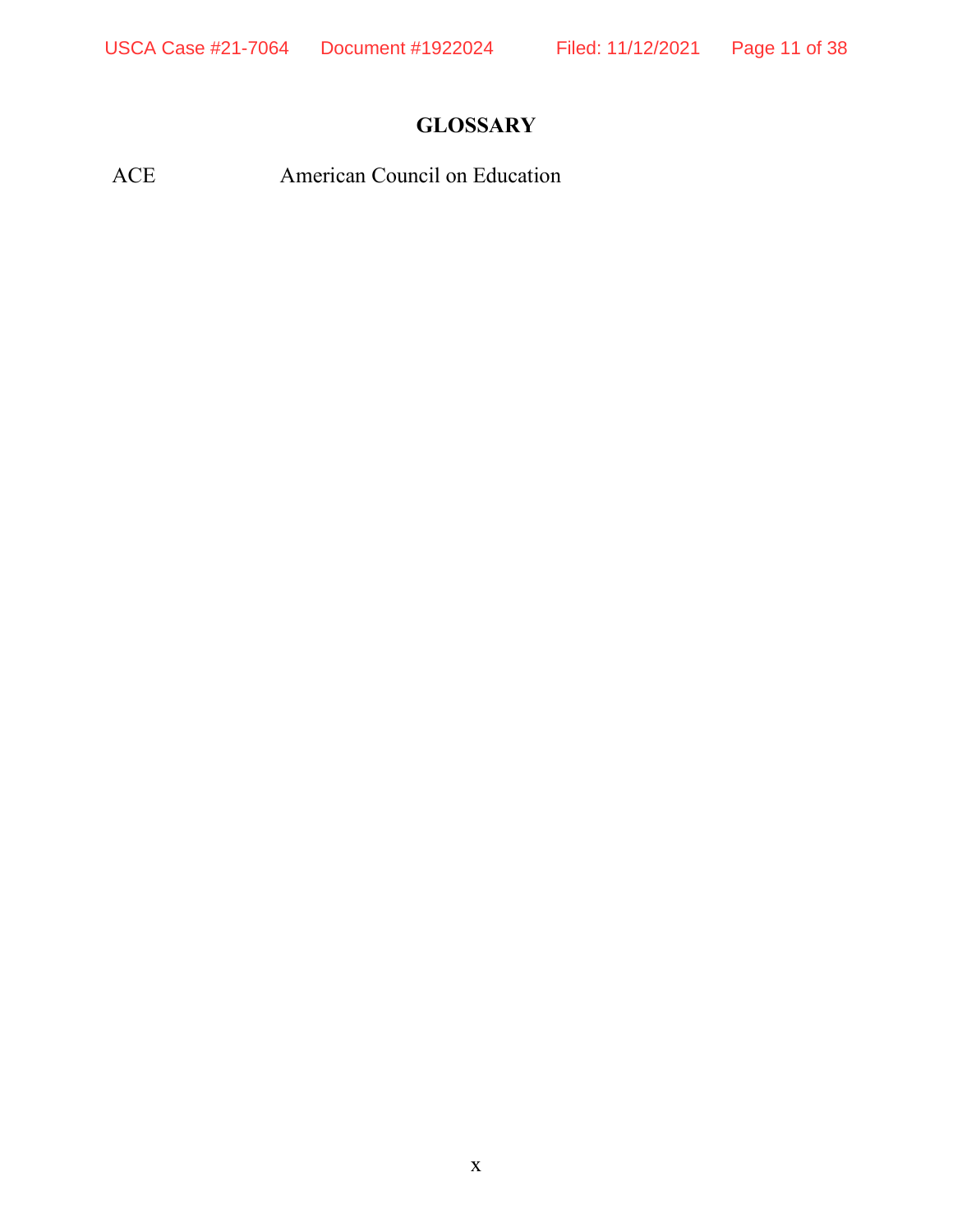#### INTERESTS OF AMICI CURIAE<sup>1</sup>

Colleges and universities have spent the past year and a half responding to the constantly changing circumstances of the novel COVID-19 pandemic, all the while striving to ensure their students could continue their studies, collaborate with peers and professors, and maintain the sense of community that colleges and universities provide. At the same time, these institutions have also acted to ensure their employees' safety and wellbeing, and the safety of their surrounding communities, and to support scientific research and studies of the COVID-19 virus and treatments (among other things). This appeal is from one of the over 300 tuition refund class actions that the plaintiffs' bar has filed against colleges and universities based on a false narrative that the unforeseen, unbudgeted for, and immediate pivot to largely online operations caused by COVID-19 was somehow a financial windfall to institutions. This amicus brief explains the financial impact of the pandemic to higher education institutions.

<sup>&</sup>lt;sup>1</sup> Defendant-Appellee has consented to the filing of this brief. Plaintiffs-Appellants have not responded to multiple requests by email and telephone for their position. Pursuant to Federal Rule of Appellate Procedure 29(a)(4)(E), amici states that no party's counsel authored this brief in whole or in part, and that no party or person other than amici or their counsel contributed money toward the preparation or filing of this brief.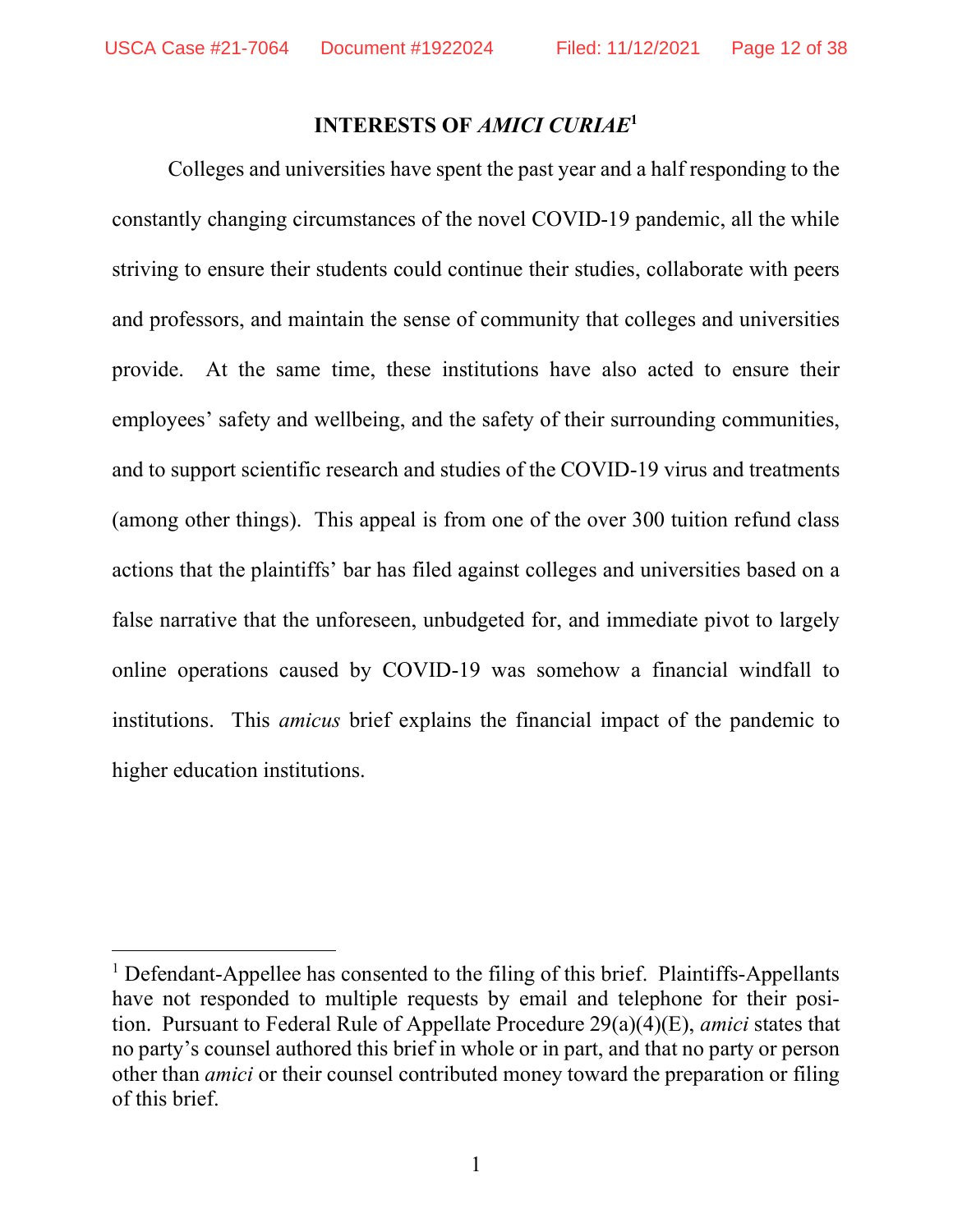The American Council on Education (ACE) is the major coordinating body for American higher education. ACE's more than 1,700 members reflect the extraordinary breadth and contributions of four year, two year, public and private colleges and universities. ACE members educate two out of every three students in accredited, degree-granting U.S. institutions. ACE participates as amicus curiae on occasions such as this where a case presents issues of substantial importance to higher education in the United States.

 The Accreditation Council for Pharmacy Education (ACPE) is the national agency for the accreditation of professional degree programs in pharmacy and providers of continuing pharmacy education. ACPE also offers evaluation and certification of pharmacy professional degree programs internationally and with ASHP accredits pharmacy technician education and training programs.

 The American Association of Community Colleges (AACC) is the primary advocacy organization for the nation's community colleges. It represents more than 1,000 regionally accredited, associate degree-granting institutions.

 APPA recognizes that the quality of academic programming is directly related to the quality of the educational facility, and enables educational institutions to share, elevate, and transform the learning environment. APPA provides training and professional development, performance measurement, and evaluation tools, standards,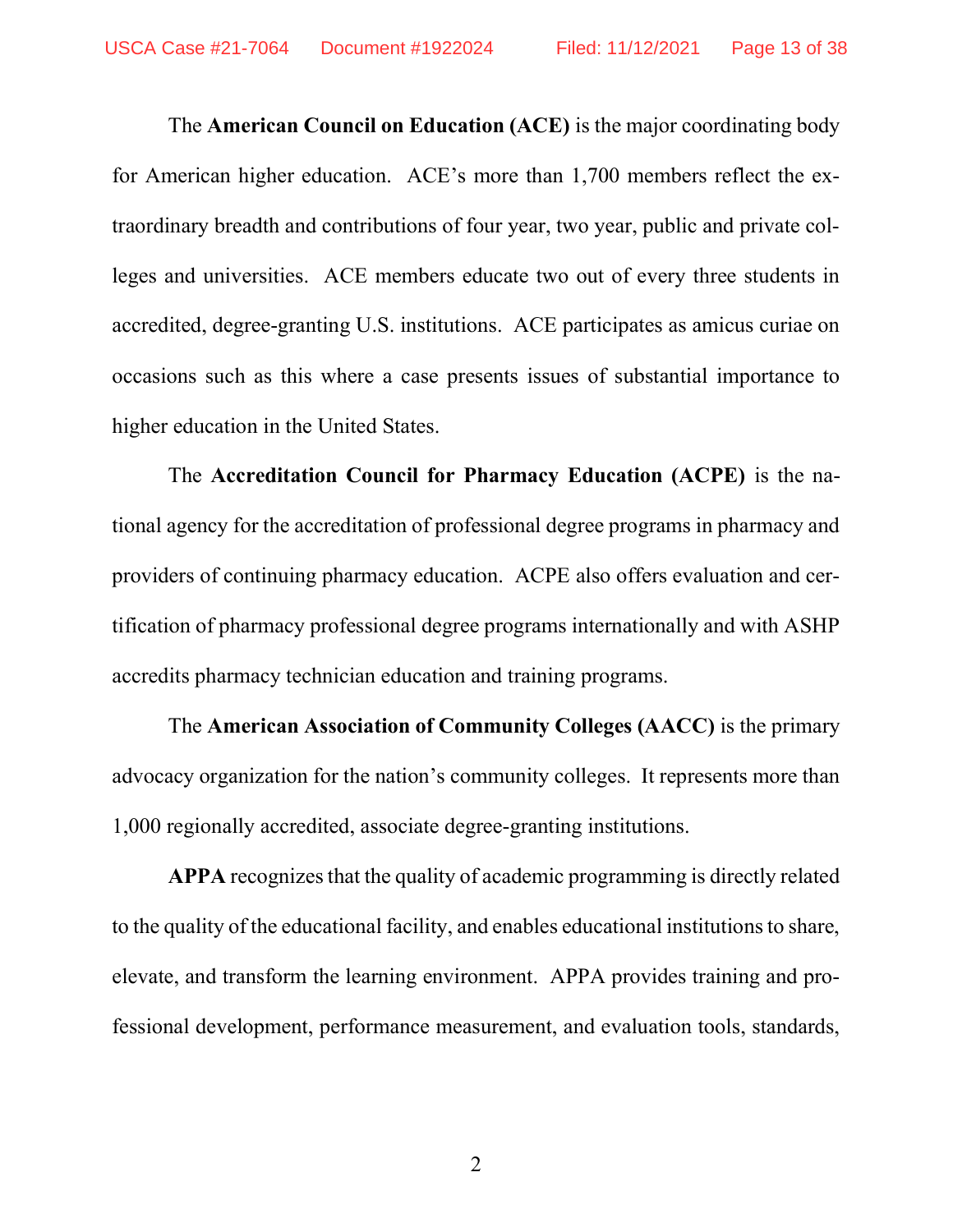best practices, research, credentialing, and thought leadership to more than 17,000 educational facilities professionals from more than 1,200 learning institutions.

 The Association of Catholic Colleges and Universities (ACCU) serves as the collective voice of U.S. Catholic higher education. Through programs and services, ACCU strengthens and promotes the Catholic identity and mission of its member institutions so that all associated with Catholic higher education can contribute to the greater good of the world and the Church.

 The Association of Governing Boards of Universities and Colleges (AGB) is the premier membership organization that strengthens higher education governing boards and the strategic roles they serve within their organizations. Through AGB's vast library of resources, educational events, and consulting services, and with 100 years of experience, 40,000 AGB members from more than 2,000 institutions, systems, and foundations are empowered to navigate complex issues, implement leading practices, streamline operations, and govern with confidence. AGB is the trusted resource for board members, chief executives, and key administrators on higher education governance and leadership.

 The Association of Public and Land-grant Universities (APLU) is a research, policy, and advocacy organization dedicated to strengthening and advancing the work of public universities in the U.S., Canada, and Mexico. With a membership of 244 public research universities, land-grant institutions, state university systems,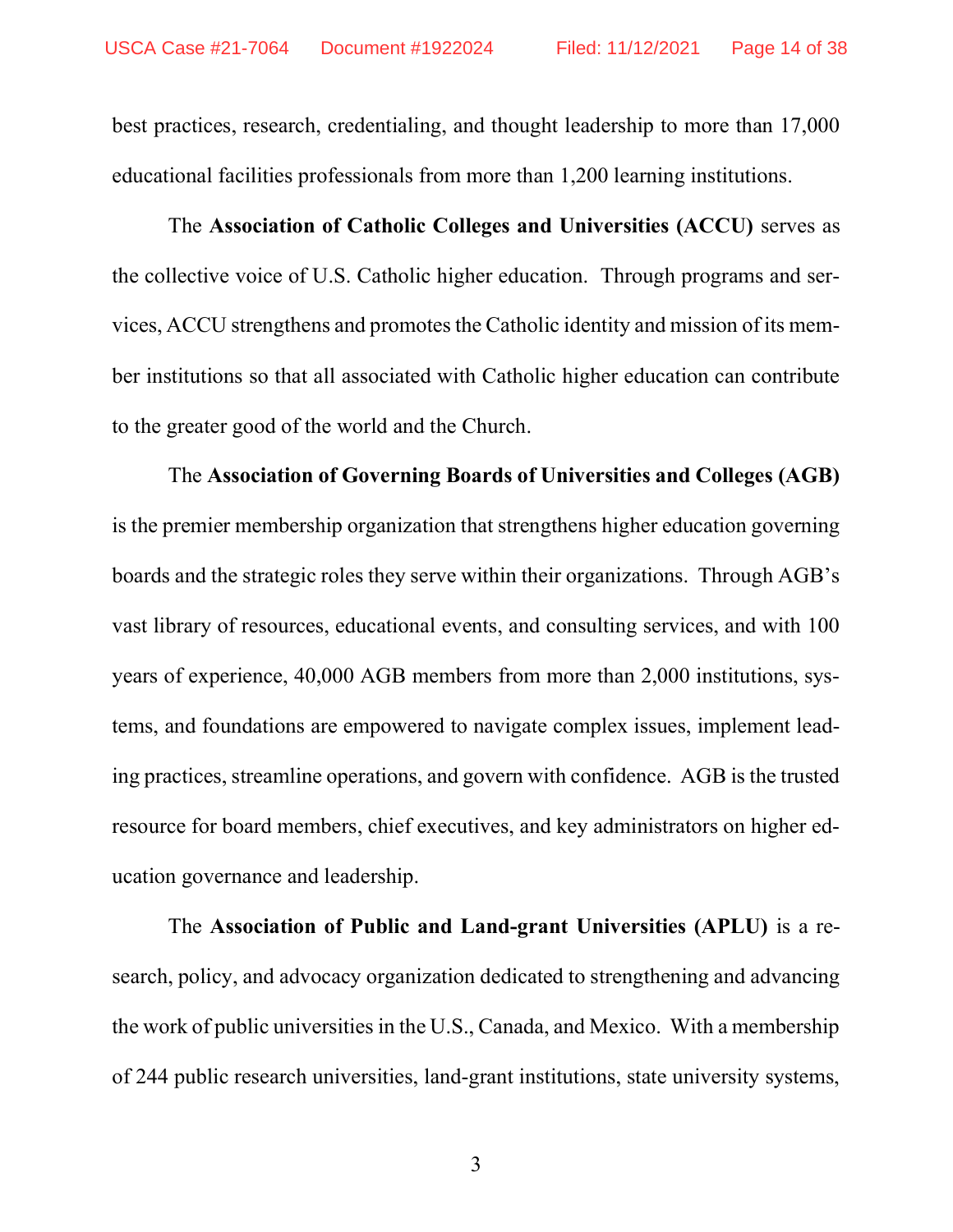and affiliated organizations, APLU's agenda is built on the three pillars of increasing degree completion and academic success, advancing scientific research, and expanding engagement. Annually, its 201 U.S. member campuses enroll 4.2 million undergraduates and 1.2 million graduate students, award 1.2 million degrees, employ 1.1 million faculty and staff, and conduct \$46.8 billion in university-based research.

 The Commission on Independent Colleges and Universities (CICU) represents the 100+ private, not-for-profit colleges and universities in New York on issues of public policy. Founded in 1956, CICU is the largest such membership association in the country. Its members enroll 98 percent of all undergraduates who attend notfor-profit colleges in the state. Private, not-for-profit colleges in New York award 49% of bachelor's degrees, 72% of master's degrees, and 78% of doctoral and firstprofessional degrees earned in New York.

 The Consortium of Universities of the Washington Metropolitan Area was founded in 1965 to foster collaboration for higher education across the National Capital Region. The Consortium is a non-profit organization comprised of all 18 regionally accredited colleges and universities in the National Capital Area, as well as two affiliate members including the Smithsonian Institute. The Consortium provides a unifying voice for our members locally, regionally, and nationally, as well as a force for increasing access, postsecondary success, and equitable economic and workforce development.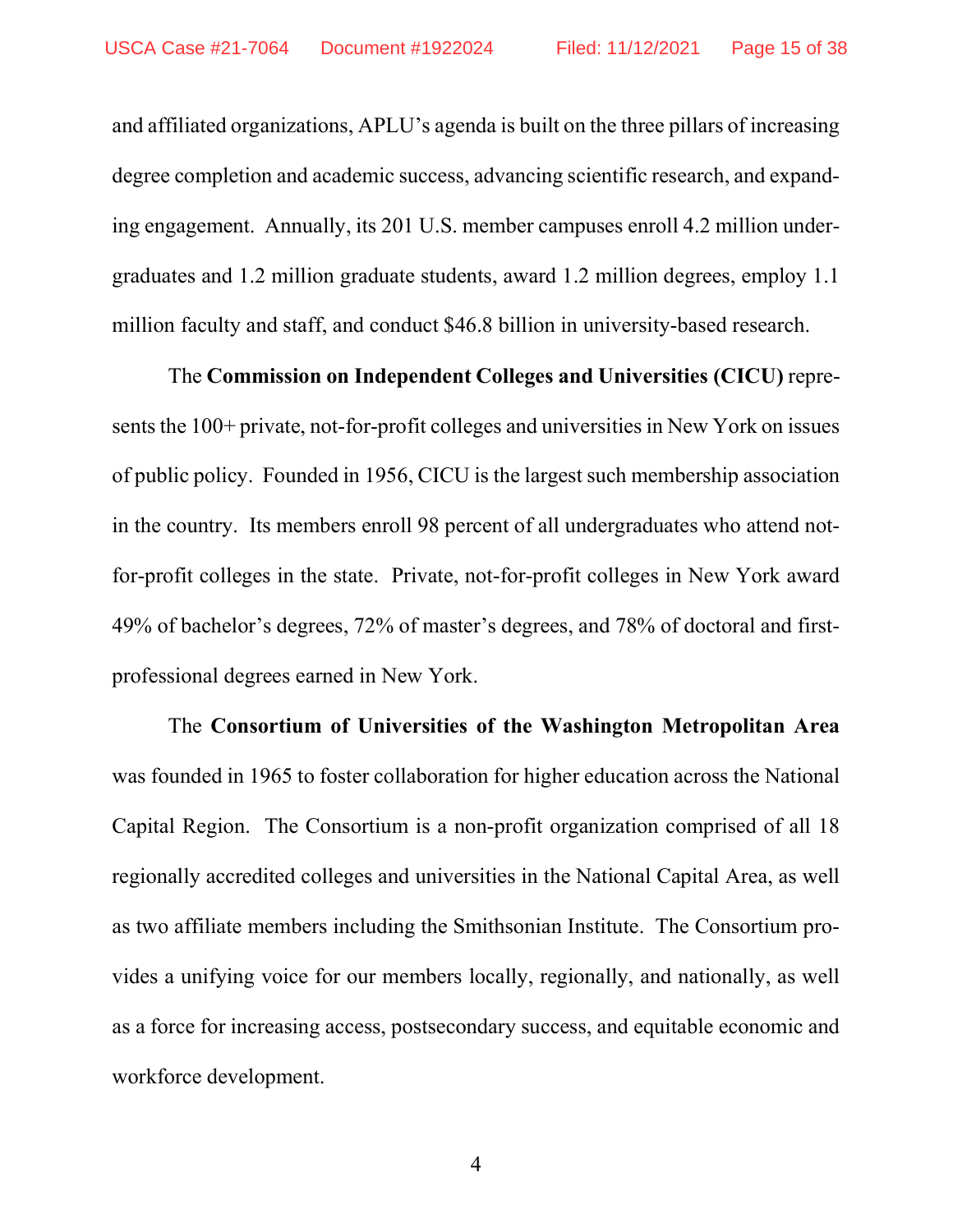The Council for Christian Colleges & Universities (CCCU) is a higher education association of more than 185 Christian institutions around the world, representing 520,000 current students and over 3.6 million alumni. The CCCU's mission is to advance the cause of Christ-centered higher education and to help our institutions transform lives by faithfully relating scholarship and service to biblical truth. They are committed to graduating students who make a difference for the common good as redemptive voices in the world.

 A national advocate and institutional voice for academic quality through accreditation, the Council for Higher Education Accreditation (CHEA) is a U.S. association of degree-granting colleges and universities that serves its members, students and society through advocacy for the value and independence of accreditation, recognition of accrediting organizations and commitment to quality in higher education. CHEA is the only national organization focused exclusively on higher education accreditation and quality assurance.

 The Council of Independent Colleges (CIC) is the national organization for small and mid-sized independent colleges and universities, serving more than 650 private, nonprofit institutions and more than 75 higher education organizations with programs and services to support leadership, advance excellence, and enhance public understanding of independent higher education.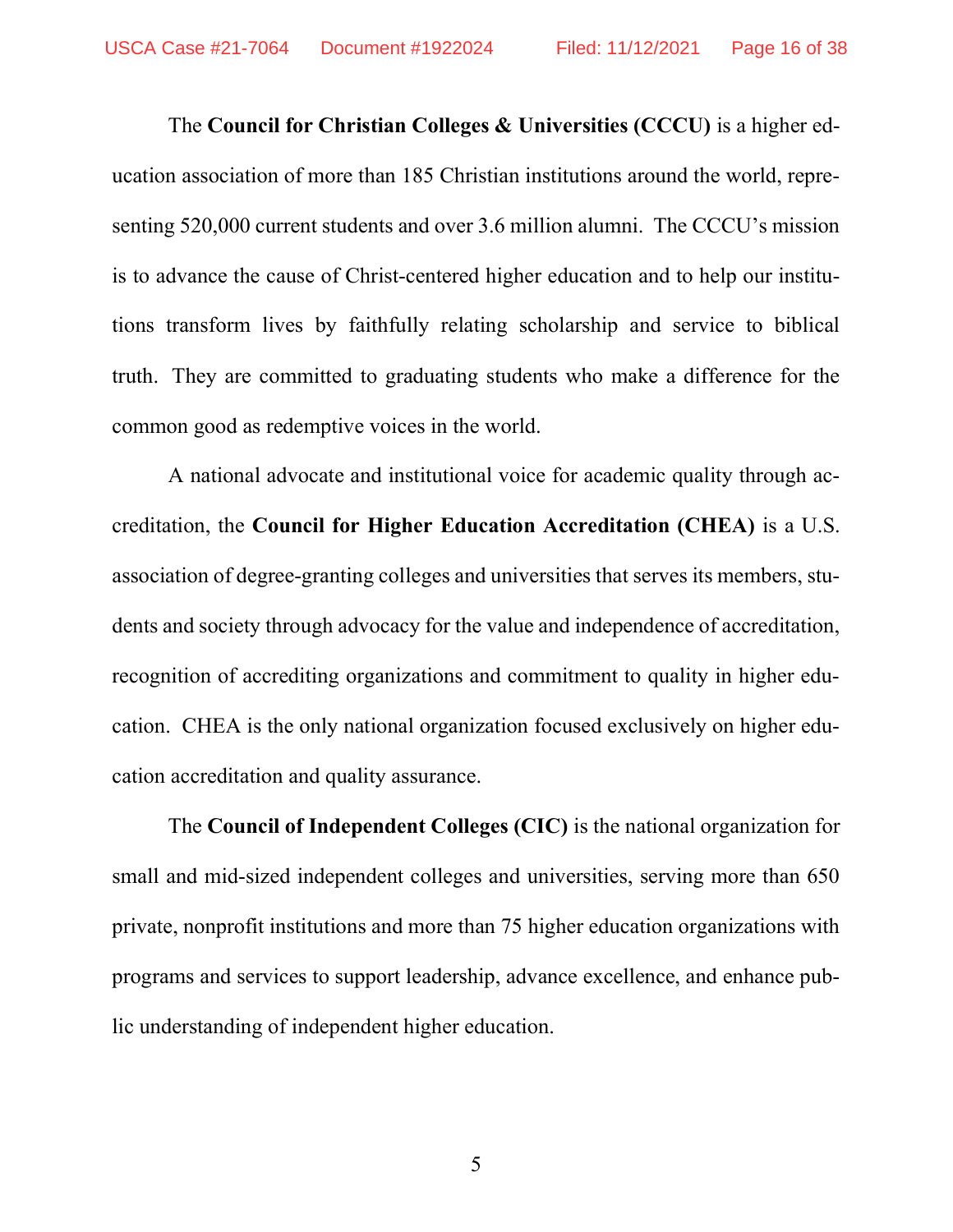The National Association of College and University Business Officers (NACUBO), founded in 1962, is a nonprofit professional organization representing chief administrative and financial officers at more than 1,700 colleges and universities across the country. NACUBO works to advance the economic vitality, business practices, and support of higher education institutions in pursuit of their missions.

 The National Association of Diversity Officers in Higher Education (NADOHE) serves as the preeminent voice for diversity officers in higher education. Its membership includes more than 1,100 individuals and institutions representing over 750 colleges and universities, affiliated professional organizations, and state/regional NADOHE chapters across the United States.

 The National Association of Independent Colleges and Universities (NAICU) serves as the unified national voice of private, non-profit higher education in the United States. With more than 5 million students attending 1,700 independent colleges and universities in all 50 states, the private sector of American higher education has a dramatic impact on our nation's larger public interests.

 The National Association of Student Financial Aid Administrators (NASFAA) represents more than 28,000 student financial assistance professionals at nearly 3,000 colleges, universities, and career schools across the country. NASFAA provides professional development and services for financial aid administrators; advocates for public policies that increase student access and success;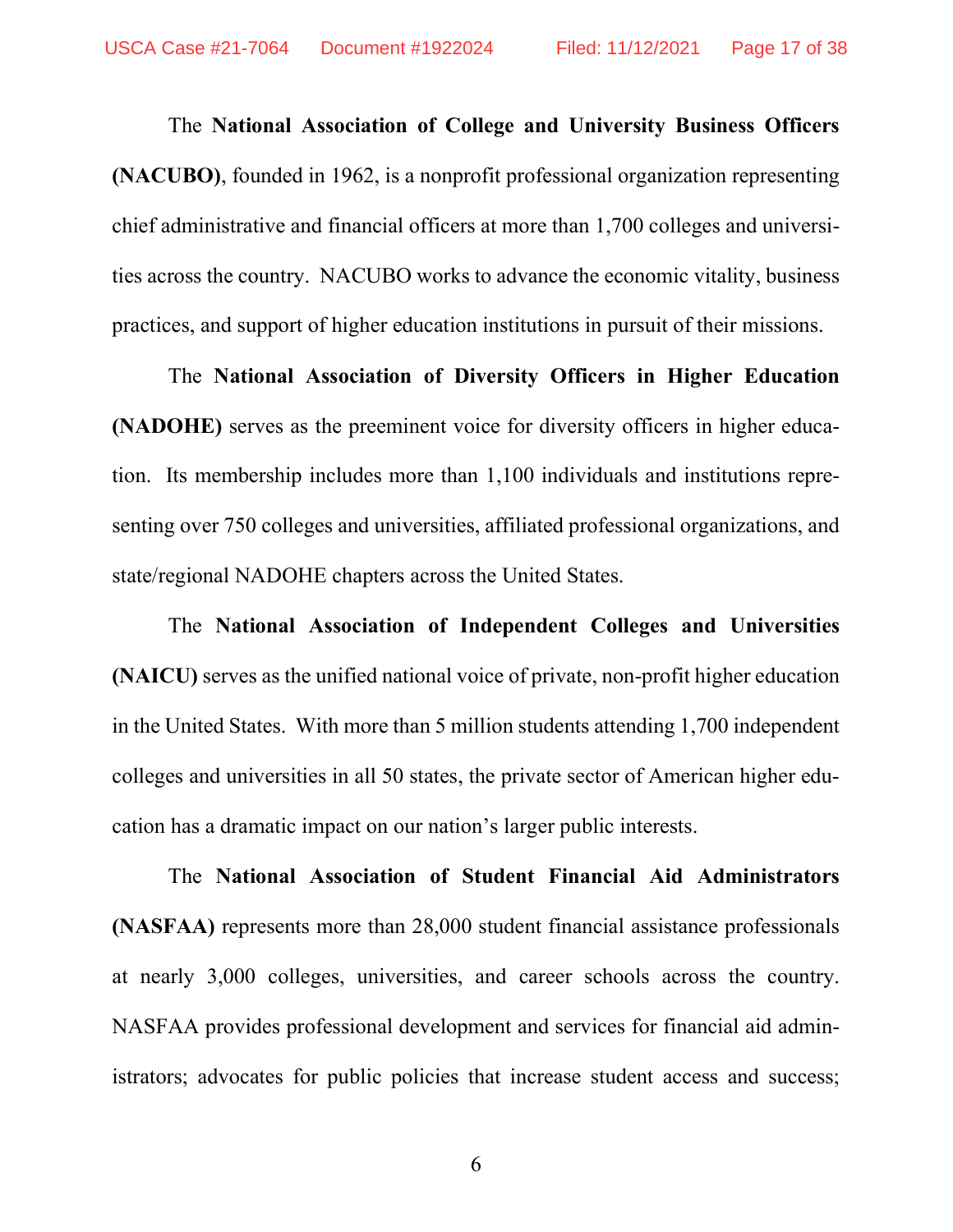serves as a forum on student financial aid issues, and is committed to diversity throughout all activities.

 NASPA - Student Affairs Administrators in Higher Education is the leading voice of student affairs, driving innovation and evidence-based, student-centered practice throughout higher education, nationally and globally.

 Since its founding in 1944, United Negro College Fund (UNCF) has helped to more than double the number of minorities attending college. UNCF serves as the nation's leading advocate for the importance of minority education and community engagement by providing financial support to 37 historically Black colleges and universities (HBCUs) and awarding more than 10,000 students scholarships worth more than \$100 million each year.

University Risk Management and Insurance Association (URMIA) promotes the advancement and application of effective risk management principles and practices in institutions of higher education.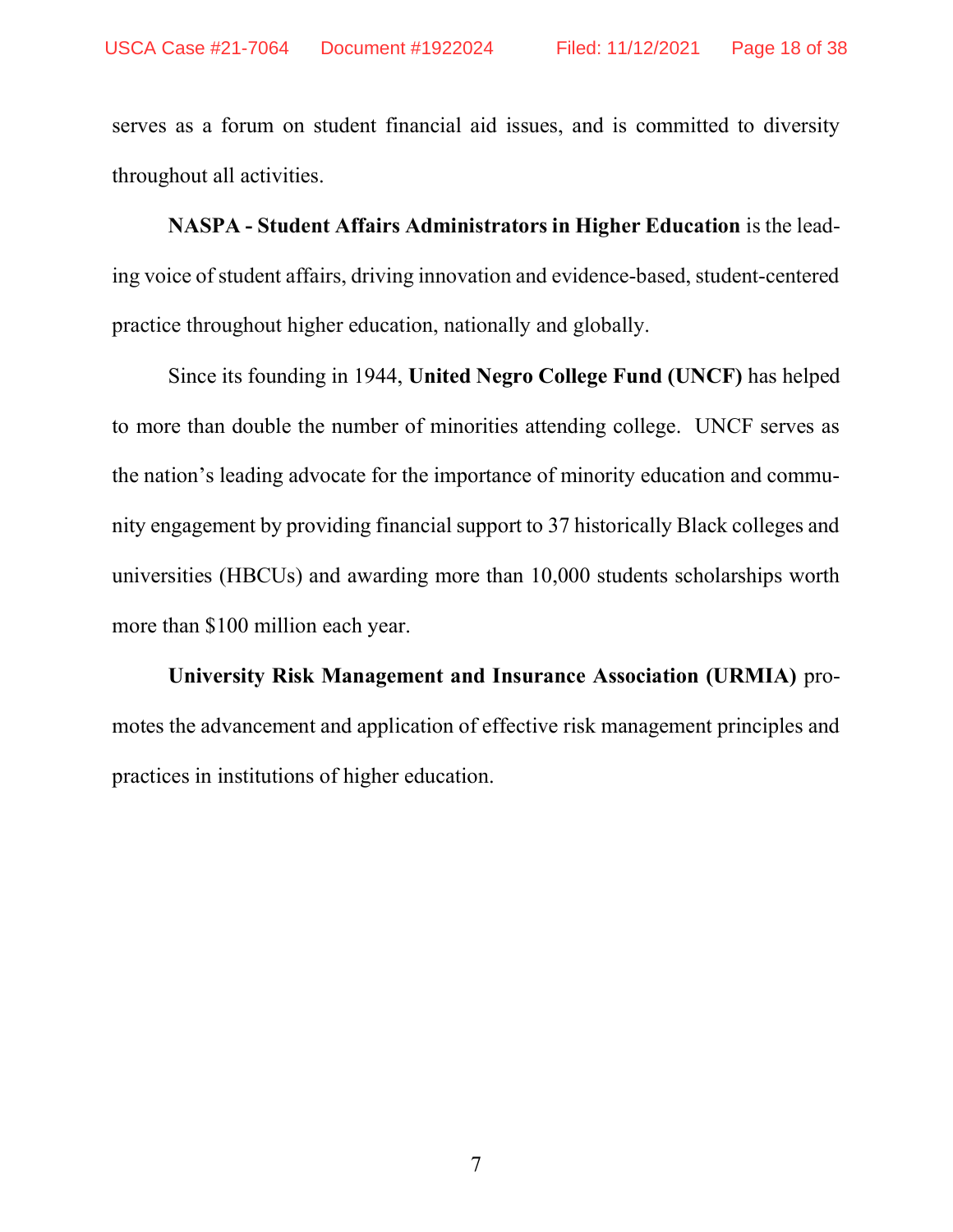#### INTRODUCTION

In March 2020, America faced a rapidly-evolving crisis. For colleges and universities, the challenges were acute. Dormitories, classrooms, research laboratories, libraries, and arenas risked spreading COVID-19, endangering students, faculty, staff and surrounding communities. To safeguard public health and to comply with shelter-in-place orders, higher education institutions pivoted in the moment. They physically closed campuses in large part, while searching for and inventing solutions to allow them to continue to serve their students in unpredictable and unprecedented times. For colleges and universities—like so many other sectors of society—virtual platforms were part of the answer. Programs like Citrix, Microsoft Teams, and Zoom meant students could complete the last portion of their spring semester courses without interruption.

The rapid transition online was no small feat. Schools secured software licenses, trained professors, and transitioned additional services onto the internet, such as student healthcare, library resources, and career services—all in a matter of days. They reallocated funds on a dime to permit investment in digital and technology capability upgrades necessary to operate campuses remotely. Many institutions provided financial assistance to students as they travelled home and secured the laptops and other equipment and materials necessary to participate fully in the remaining part of the semester. As a result of these efforts, students were able to complete the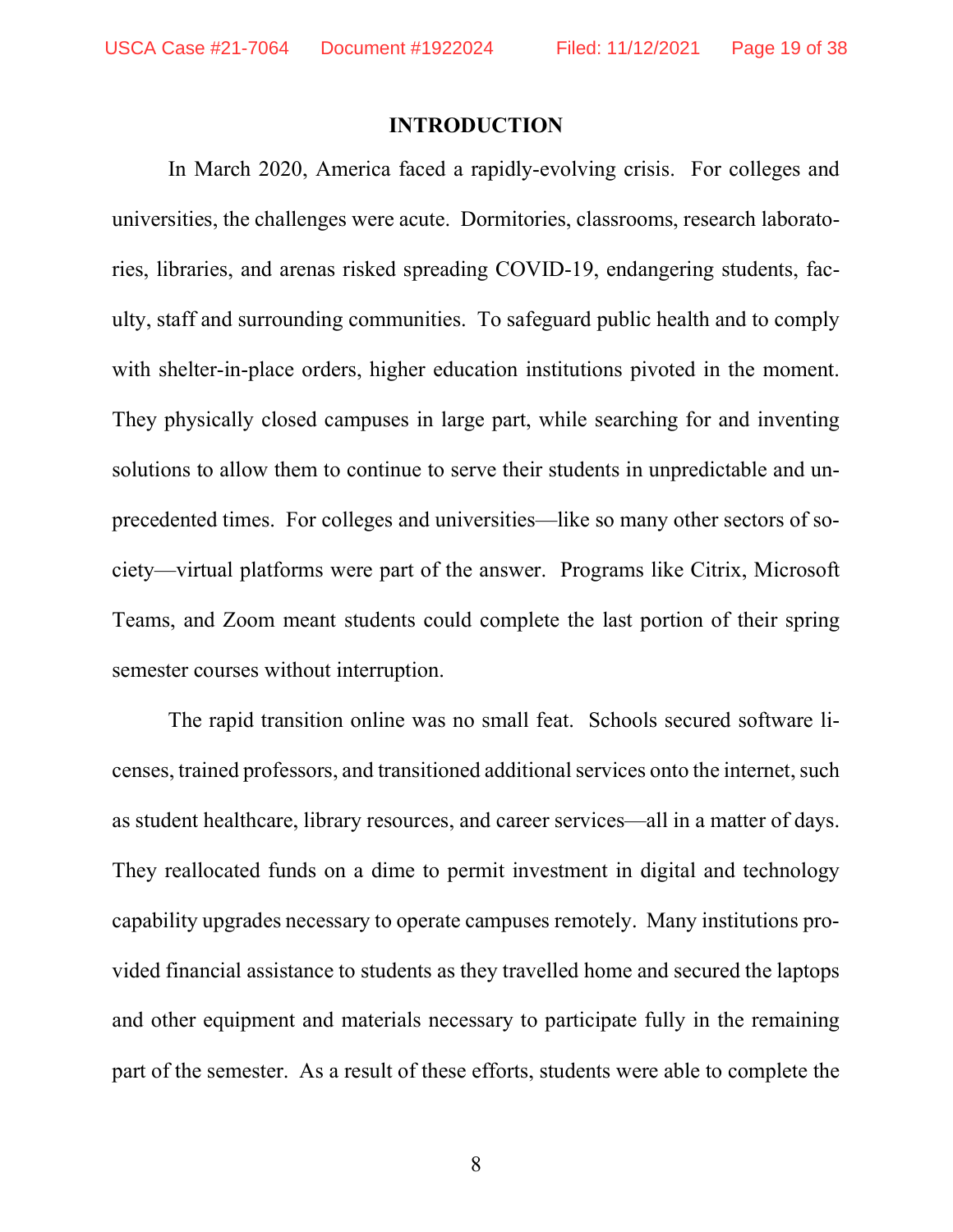remaining weeks of their spring semester courses, and the class of 2020 graduated on time at institutions around the country.

This putative class-action lawsuit—and others like it—alleges that colleges and universities somehow profited from COVID-19 and received an enormous windfall. See Consolidated Class Action Complaint ¶ 147-148, ECF 26. American's brief explains why the Complaint fails as a matter of law. See Appellee's Br. 15-56. But particularly fanciful is the suggestion that institutions received some kind of financial windfall from the quick and costly actions that they took to permit completion of the semester. To operate in the face of COVID-19, higher education institutions incurred tremendous and unexpected costs, beginning in March 2020 and continuing today. Meanwhile, revenue streams that are critical support for institutional operations—such as income from conferences, hospitals, dining halls, parking, athletic events, concessions, and summer programs—dried up. Far from a windfall, COVID-19 stressed tight budgets and exacerbated the financial challenges colleges and universities already faced. As ACE testified to Congress, by the end of 2020, academic institutions saw "at least \$120 billion in new expenses and lost revenue that [were] the direct result of the pandemic."<sup>2</sup>

<sup>&</sup>lt;sup>2</sup> Letter from Ted Mitchell, President, Am. Council on Educ., to Nancy Pelosi, Speaker of the House, U.S. House of Representatives, Kevin McCarthy, Minority Leader, U.S. House of Representatives, Mitch McConnell, Majority Leader, U.S.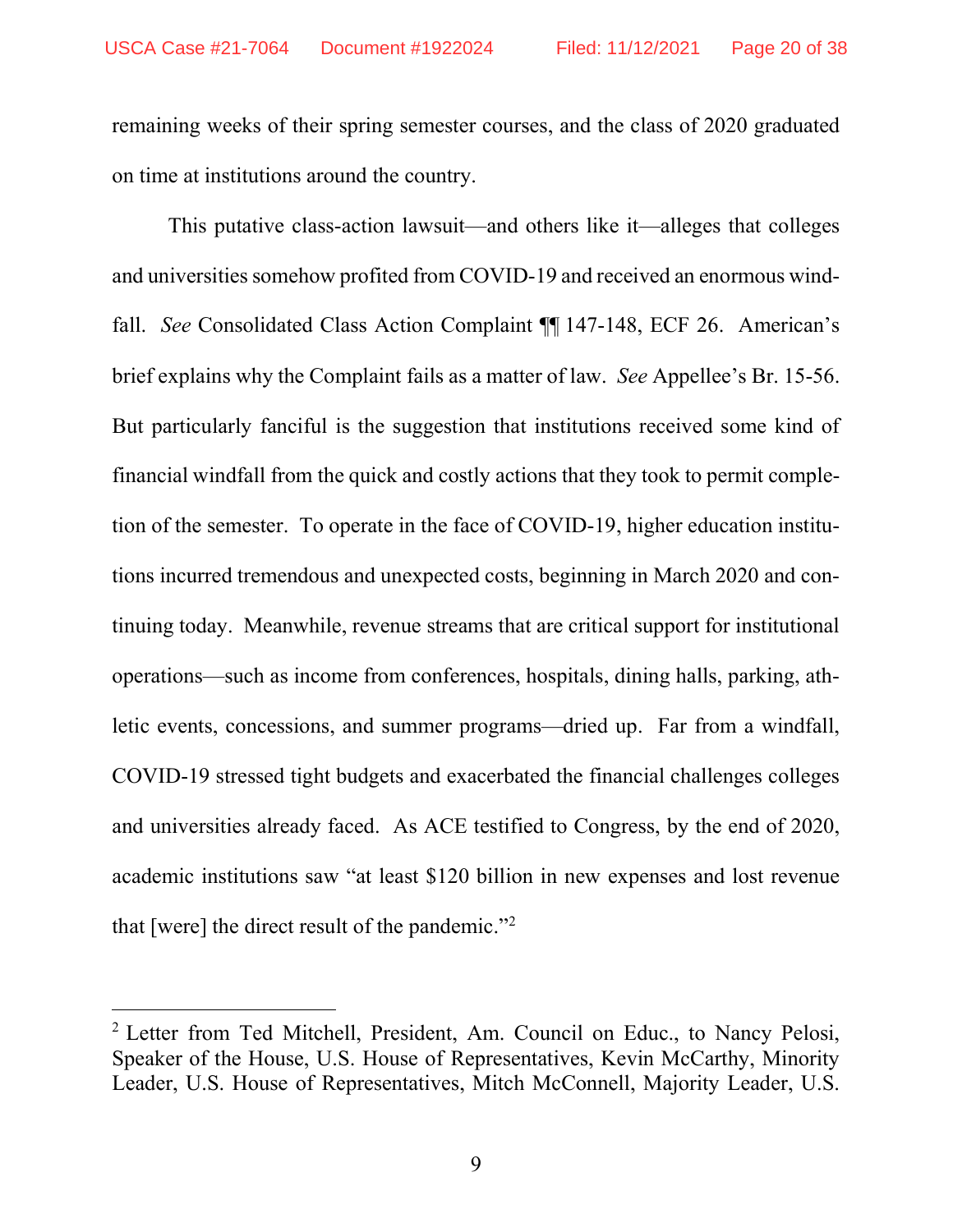Now colleges and universities confront yet another COVID-related cost, this time from an aggressive plaintiffs' bar. The District Court correctly saw the complaint for what it was and dismissed it. This Court should affirm.

#### ARGUMENT

### I. WHEN THE COVID-19 PANDEMIC STRUCK, COLLEGES' AND UNIVERSITIES' PIVOT TO ONLINE PLATFORMS ENABLED THEM TO CONTINUE EDUCATING STUDENTS WITHOUT INTERRUPTION, AT CONSIDERABLE COST TO THE SCHOOLS.

When COVID-19 hit in the spring of 2020, colleges and universities faced the unfortunate reality that they—like so many organizations in society—needed to reduce physical interactions among students, faculty, and staff in order to ensure safety. But even as colleges and universities sent students and employees home, they did not close up shop. Instead, institutions strove to ensure that students could continue their studies, receive their academic credits, and interact with their classmates and professors; they looked after employees and the surrounding community; and they maintained and updated their physical spaces in anticipation of students' return. In short they did what they needed to do to continue their mission: teaching, researching, and service.

Senate, & Chuck Schumer, Minority Leader, U.S. Senate 1 (Dec. 2, 2020), https://tinyurl.com/9u2dvaad; see also Paul N. Friga, How Much Has Covid Cost Colleges? \$183 Billion, Chron. Higher Educ. (Feb. 5, 2021), https://tinyurl.com/44pm35wr (estimating the total cost across America's higher education institutions at \$183 billion).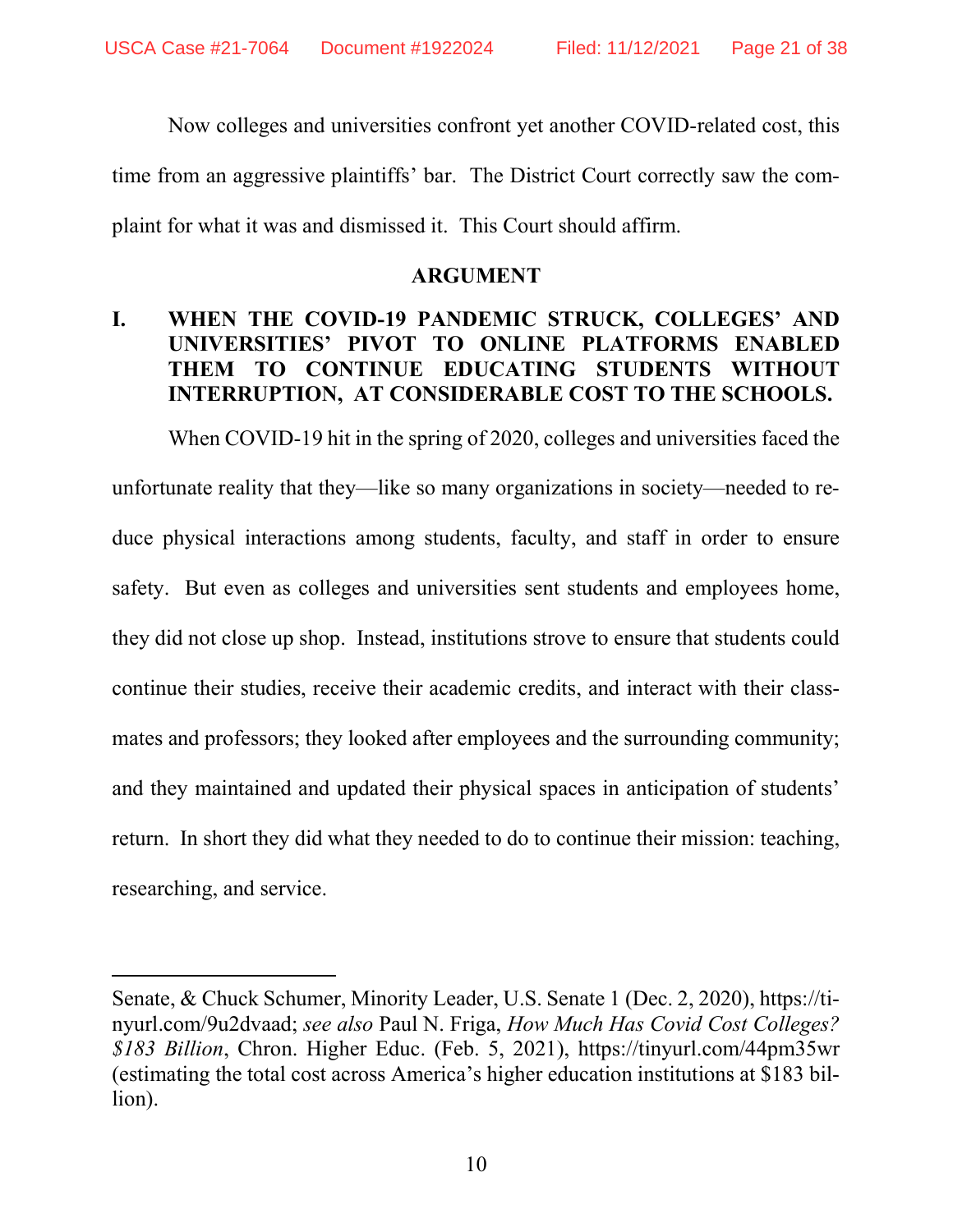This unforeseen, unprecedented, and immediate need to transition thousands and thousands of classes to remote learning and to secure campuses against COVID-19 was exorbitantly expensive for the higher education community. Many fixed costs remained in place, while new unexpected costs were added just as budgeted revenue streams disappeared. Far from a windfall, institutions faced substantial unfunded increases in expenditures which have totaled as much as \$24 billion to date.<sup>3</sup>

Consider some unanticipated expenses directly associated with remote instruction that amici's members have reported. In a matter of days, schools purchased and licensed software such as Zoom, LinkedIn Learning, Dropbox, Bomgar, closed captioning software, and other specialty software packages for specific educational disciplines. Schools invested in expanded IT support services for online course formats, laptop loaner and purchase programs, and additional online-teaching resources for faculty, as just a few examples. One flagship midwestern university reported to ACE that it spent approximately \$8.2 million between March and June 2020 on software, hardware, faculty training in online instruction, IT-related costs, and other costs associated with the transition to online classes. This is not surprising given

<sup>3</sup> See Friga, *supra*; see also, e.g., Letter from Drew Bogner, Interim President, & Keith Cushing, Vice President for Rsch., Admin., & Member Servs., to CICU Bd. of Trs., 2019 Economic Impact Overview 3 (Apr. 26, 2021), https://tinyurl.com/cjkzwbzx (estimating, for example, that private, not-for-profit colleges and universities in New York state alone have experienced \$1.1 billion in unexpected costs since the pandemic began).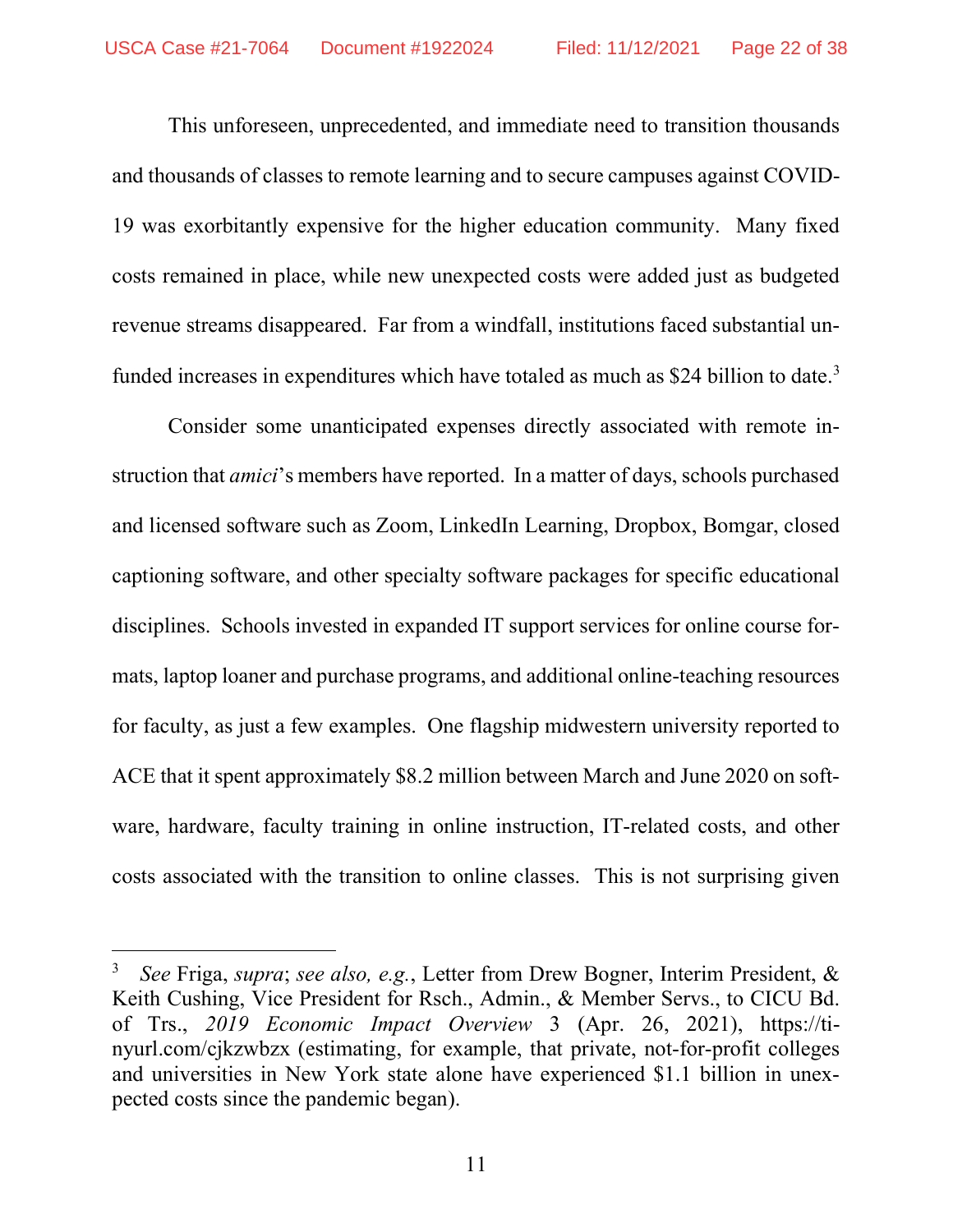that the software license alone for each remote learning platform can cost hundreds of thousands of dollars.<sup>4</sup>

Formal lectures and seminars were far from the only aspect of an academic community that institutions gathered online, instead of in-person. Student academic support services—such as writing centers, tutoring centers, and library services—as well as school administration likewise moved online, requiring additional training and investment in technology resources for those who run and participate in those activities. Student groups and student activities began meeting and hosting events online, too.<sup>5</sup> And because colleges and universities provide healthcare to many of their students, schools invested resources in telehealth. These undertakings entailed extensive retooling, "training," developing "guidelines," and navigating "legal questions regarding" how to care "for students in their home states."<sup>6</sup>

<sup>&</sup>lt;sup>4</sup> See Sabine Martin, UI Spent Hundreds of Thousands to Upgrade Zoom, Other Online Learning Software, The Daily Iowan (Oct. 13, 2020), https://tinyurl.com/5y8zvmsx.

<sup>&</sup>lt;sup>5</sup> For example, Cornell's calendar of online events for April and May 2020 lists events ranging from online yoga classes to Class of 2020 video projects to virtual escape room and guided beer tasting events. See Calendar, Cornell Univ., https://tinyurl.com/2wmr36jh (last visited Nov. 12, 2021).

 $6$  Am. Coll. Health Ass'n, The COVID-19 Pandemic's Effect on Campus Health Services: A Snapshot of Operating Status and Response, April 6-9, 2020, at 13 (Apr. 2020) ("ACHA Snapshot"), https://tinyurl.com/4cu2xh7x; see Mary Butler, Telehealth Helps College Students Receive Care During a Pandemic, J. Am. Health Info. Mgmt. Ass'n (Apr. 29, 2020, 11:30 AM), https://tinyurl.com/2k27m872 ("The university helped [Northwestern University Health Service (NUHS)] obtain enough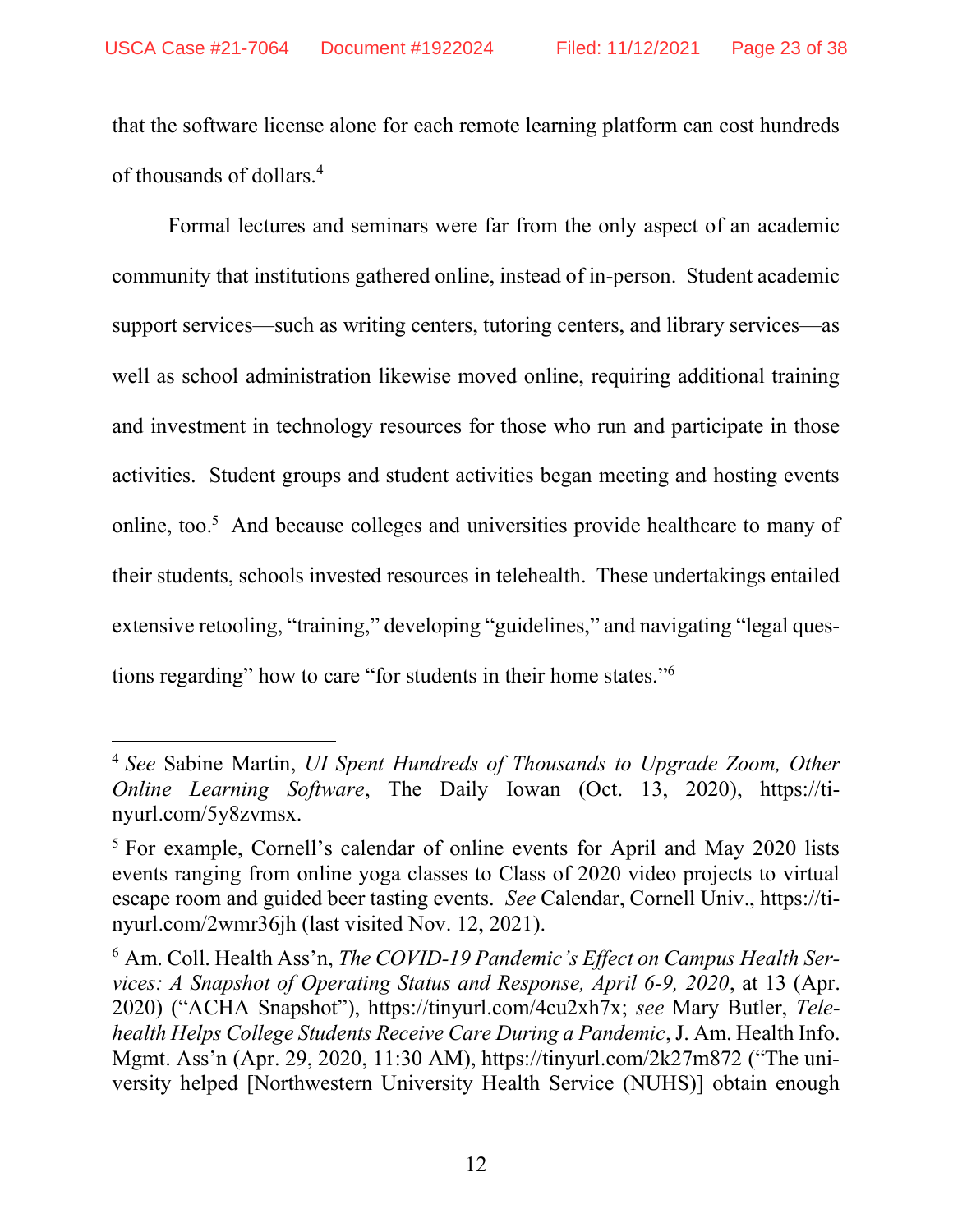Critical mental healthcare for students posed particularly acute challenges. Prior to the pandemic, "[a]bout 52 percent of college counseling center directors said their center used no form of telehealth. . . . Only 3.4 percent of the directors . . . said they offered counseling via videoconferencing and 7.6 percent offered it via phone."<sup>7</sup> And yet, schools did not hesitate to commit the resources necessary to transition counseling online when COVID-19 made it unavailable on campus and pandemicrelated stress simultaneously increased students' demand for mental health services.<sup>8</sup>

In those early days of the pandemic, schools also provided "financial assistance to help students leave campus quickly."<sup>9</sup> They distributed laptops to facilitate

laptops to provide telehealth services and advised them on the security of various video platforms, while [the medical director at NUHS] and her staff figured out the best way to use their electronic health record (EHR) to document telehealth visit notes.").

<sup>&</sup>lt;sup>7</sup> Greta Anderson, *Extending the Reach of Mental Health Therapy*, Inside Higher Ed (Oct. 1, 2020), https://tinyurl.com/jttcpt3d.

 $8$  See, e.g., id. (detailing schools' adoption of telehealth counseling services); Greta Anderson, Mental Health Needs Rise with Pandemic, Inside Higher Ed (Sept. 11, 2020), https://tinyurl.com/5he4hxph ("Several recent surveys of students suggest their mental well-being has been devastated by the pandemic's social and economic consequences, as well as the continued uncertainty about their college education and postcollege careers."); Eric Lindberg, For Students Worried About the Coronavirus or Just a Rash, USC Student Health Stays Open, USC News (May 13, 2020), https://tinyurl.com/3ruuy69t (noting that the University of Southern California provided "new options to receive mental health support through expanded telehealth offerings").

<sup>&</sup>lt;sup>9</sup> Letter from L. Rafael Reif, President, Mass. Inst. of Tech., to MIT Cmty., Letter Regarding MIT's Financial Picture and Next Steps (Apr. 13, 2020), https://ti-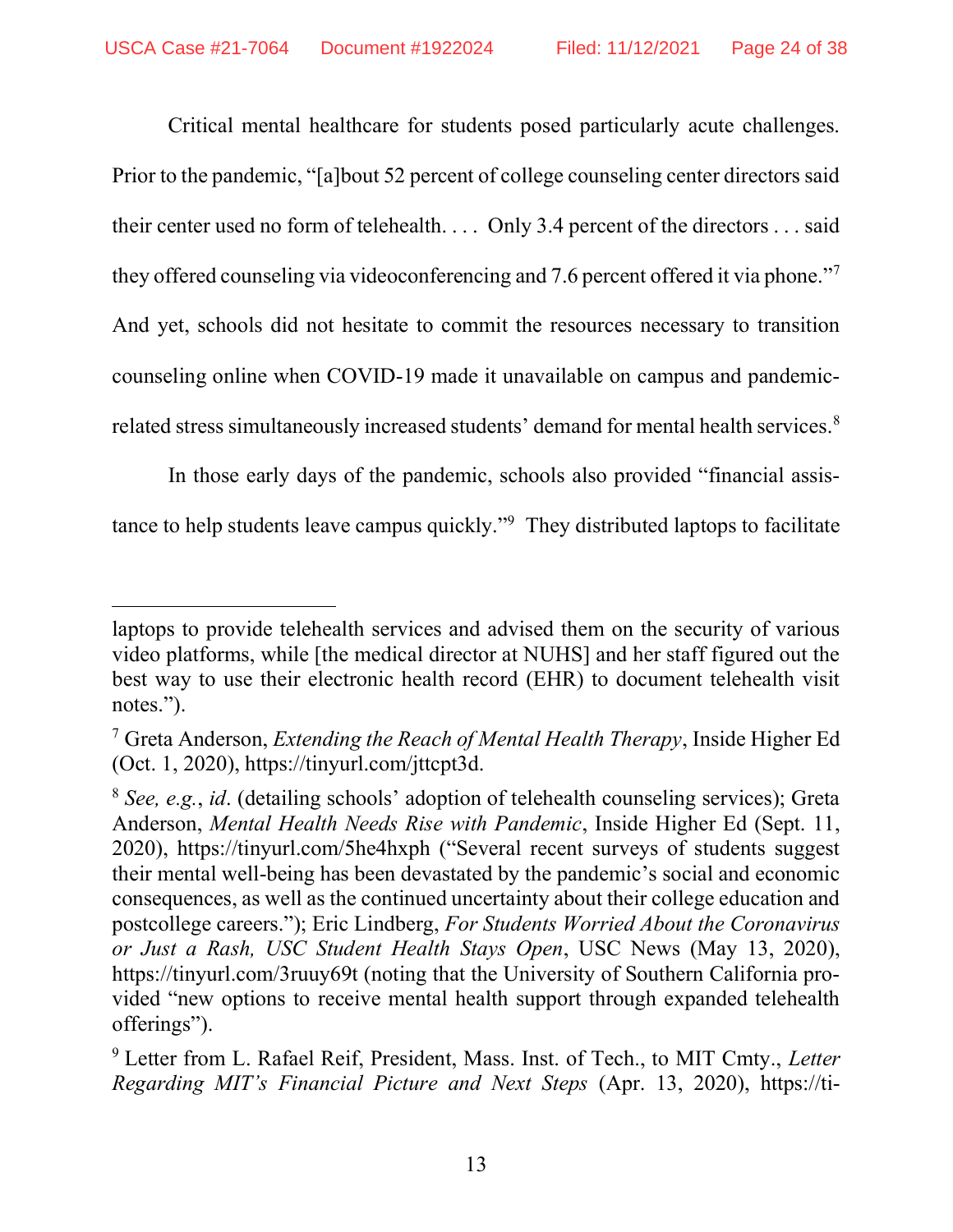online instruction.<sup>10</sup> And they expanded or revamped food banks to ensure students—many of whom suffered financial hardship—could eat.<sup>11</sup>

Meanwhile, a number of institutions incurred costs to protect individuals who, for one reason or another, had to remain on campus. Many schools granted exceptions to COVID-related restrictions to permit some students to remain in dormitories, for instance due to personal hardship. (Data from the American College Health Association in April 2020 suggested that about 68% percent of schools had granted such exceptions.<sup>12</sup>) And while some research projects could be put on pause, other research could not be; certain experiments—such as those "involving animals and ongoing clinical trials"—needed to be attended to and continued.<sup>13</sup> Indeed, the story

nyurl.com/43catf38; see also, e.g., Juan Siliezar, University Offers Coronavirus Resources and Help Guides, Harv. Gazette (Mar. 11, 2021), https://tinyurl.com/2pxrbymx.

<sup>&</sup>lt;sup>10</sup> See, e.g., Elissa Nadworny, *Need A Laptop? Colleges Boost Loaner Programs* Amid Pandemic, NPR (Aug. 15, 2020, 7:01 AM ET), https://tinyurl.com/uryxhuxx; Steve Scauzillo, Chaffey College Lending 5,000 Laptops to Students Amid Coronavirus Outbreak, Daily Bulletin (Mar. 24, 2020, 4:56 PM), https://tinyurl.com/yez342b4.

<sup>&</sup>lt;sup>11</sup> See, e.g., Yeara Rosenthal, Lehman's Food Bank Goes Virtual to Continue Serving Students During Coronavirus, Lehman Coll. News (Apr. 30, 2020), https://tinyurl.com/nmfk2cn4.

 $12$  ACHA Snapshot, *supra* at 5.

<sup>&</sup>lt;sup>13</sup> Elizabeth Redden, *Empty Benches at Empty Lab Tables*, Inside Higher Ed (Mar. 30, 2020), https://tinyurl.com/wrbpjkwz; see Susan Svrluga, Major Universities Suspend Most Lab Research—But Not Into Coronavirus, Wash. Post (Mar. 21, 2020), https://tinyurl.com/6tf5pkm.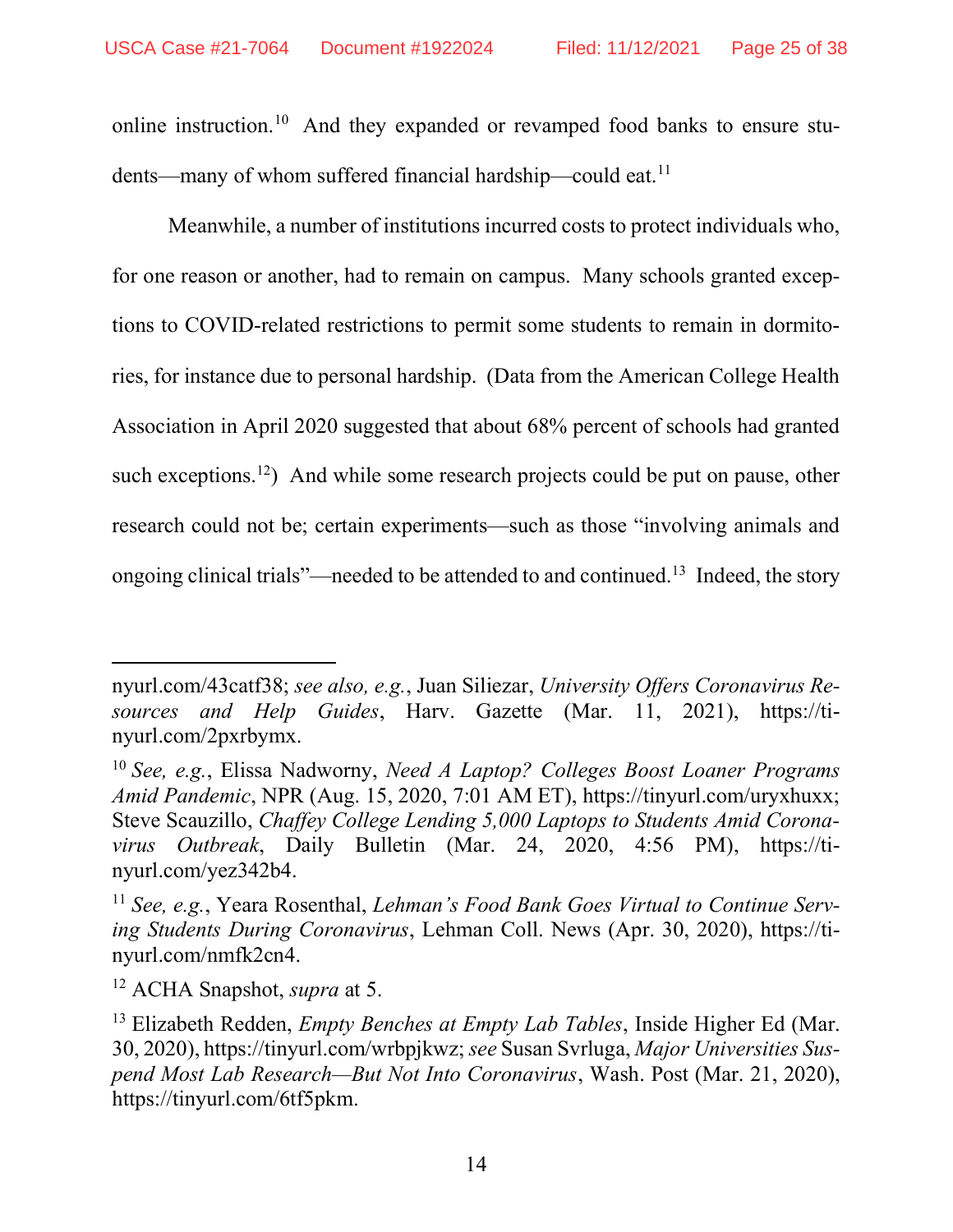that will be told of the fight against COVID-19 will contain whole chapters about the remarkable work that was conducted in higher education research facilities, utilizing specialized equipment to sequence tests for hospitals.<sup>14</sup> And essential campus services—such as mail processing, groundskeeping, and repairs to address "electrical, heating, ventilation, air conditioning and plumbing issues"—remained ongoing.<sup>15</sup> To protect those who stayed on their campuses, colleges and universities adopted enhanced cleaning measures and safety protocols—all of which meant additional, unbudgeted expenses.

These unanticipated expenses mounted quickly. In April 2020, for instance, the Massachusetts Institute of Technology estimated that it had already incurred \$50 million in "new commitments."<sup>16</sup> At the same time, some of schools' largest preexisting costs remained fixed in the short term. "Instruction, including faculty salaries and benefits, [is] the largest single expense category at public 2-year (41 percent), public 4-year (27 percent), and private nonprofit 4-year (31 percent) degree-granting

<sup>&</sup>lt;sup>14</sup> See, e.g., Purdue Starts Limited COVID-19 Testing in Diagnostic Lab; Goal to Expand State's Capacity in Serving Patients, Purdue Univ. News (Apr. 17, 2020), https://tinyurl.com/te533ykr.

<sup>&</sup>lt;sup>15</sup> Nataleah Small, *COVID-19 Impacts Construction Projects*, *Campus and Facili*ties Maintenance, The Daily Texan (Apr. 3, 2020), https://tinyurl.com/bt7dem; see Campus Services, Univ. of Ky. (updated Apr. 10, 2020), https://tinyurl.com/yujzjvsx.

<sup>&</sup>lt;sup>16</sup> Letter from Reif, *supra*.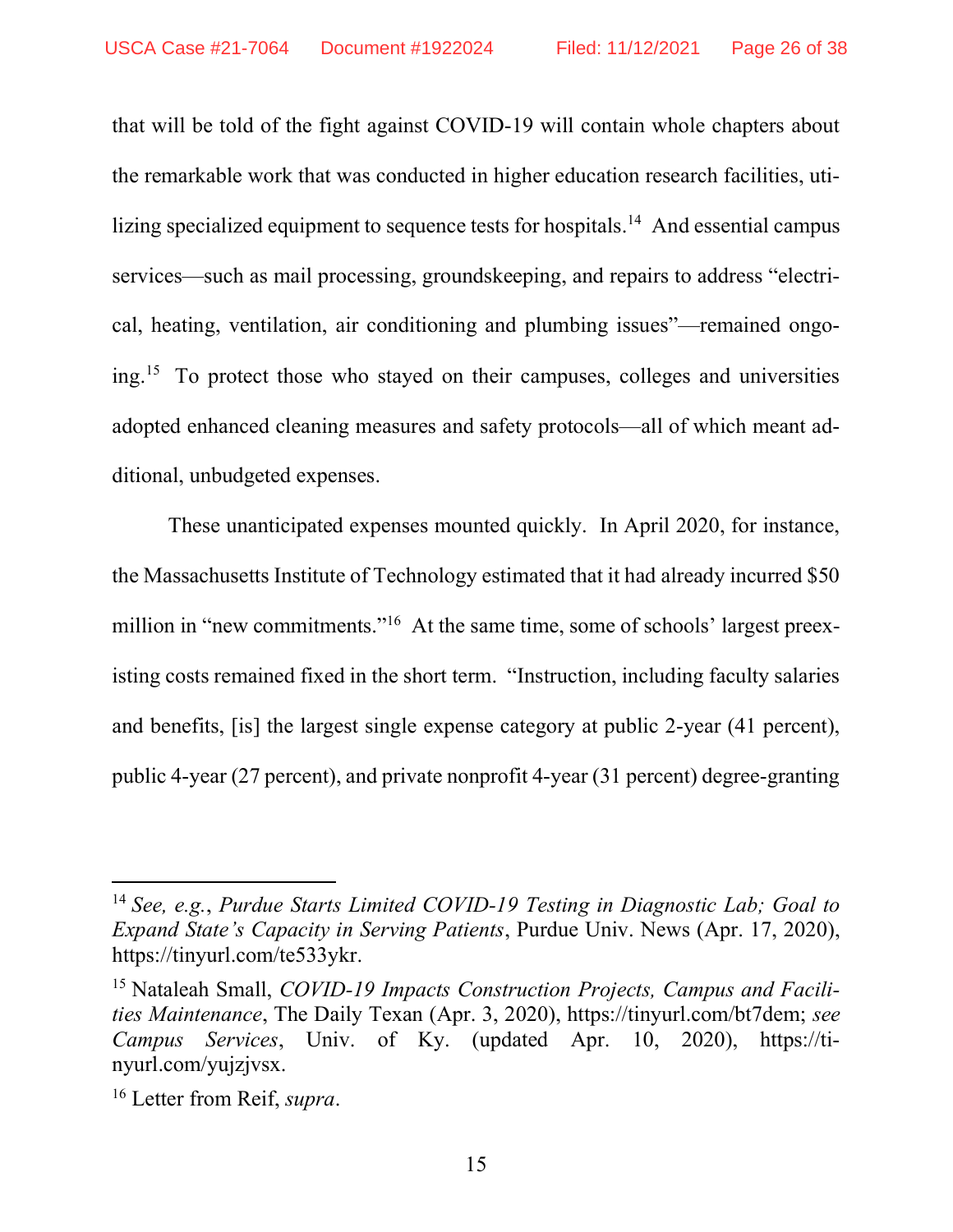postsecondary institutions."<sup>17</sup> Although institutions froze salaries and new hiring, measures short of furloughs or firings did not immediately reduce personnel costs.<sup>18</sup>

In anticipation of returning to in-person or hybrid instruction while the pandemic was ongoing, colleges and universities spent enormous sums, none of which had been expected when administrators prepared budgets many months earlier and some of which was mandated by law.<sup>19</sup> Schools further invested in tools to reduce transmission, such as personal protective equipment (PPE), masks, contact tracing and symptom tracking programs, air purifiers and filters, plexiglass barriers, and hand sanitizer.<sup>20</sup> They developed or licensed tests to diagnose infections, which could cost between \$88 and \$115 per individual test in the fall of  $2020$ <sup>21</sup> And they purchased additional technology to effectively broadcast in-person lectures outside

<sup>&</sup>lt;sup>17</sup> Expenditures, Nat'l Ctr. Educ. Stats., https://tinyurl.com/429nzxjd (last visited Nov. 12, 2021).

 $18$  See, e.g., Letter from Reif, *supra* (detailing the Massachusetts Institute of Technology's measures to freeze salaries and hiring).

<sup>&</sup>lt;sup>19</sup> See, e.g., N.Y. State Dep't of Health, Interim Guidance for Higher Education During the COVID-19 Public Health Emergency 6 (June 28, 2020), https://tinyurl.com/hhxkzszp ("Responsible Parties must identify where students who are exposed to, or infected with, COVID-19 will be residing and how daily needs (e.g., food, medication) will be met if it becomes necessary to have a period of quarantine or isolation.").

<sup>&</sup>lt;sup>20</sup> See Emma Whitford, COVID-19 Mitigation Costs Still Add Up After Students Sent Home, Inside Higher Ed (Oct. 9, 2020), https://tinyurl.com/46yfk64a; Streamlining Yale's COVID-19 Response with the Salesforce Platform, It's Your Yale (Oct. 15, 2020), https://tinyurl.com/autmttc3.

<sup>21</sup> Whitford, supra.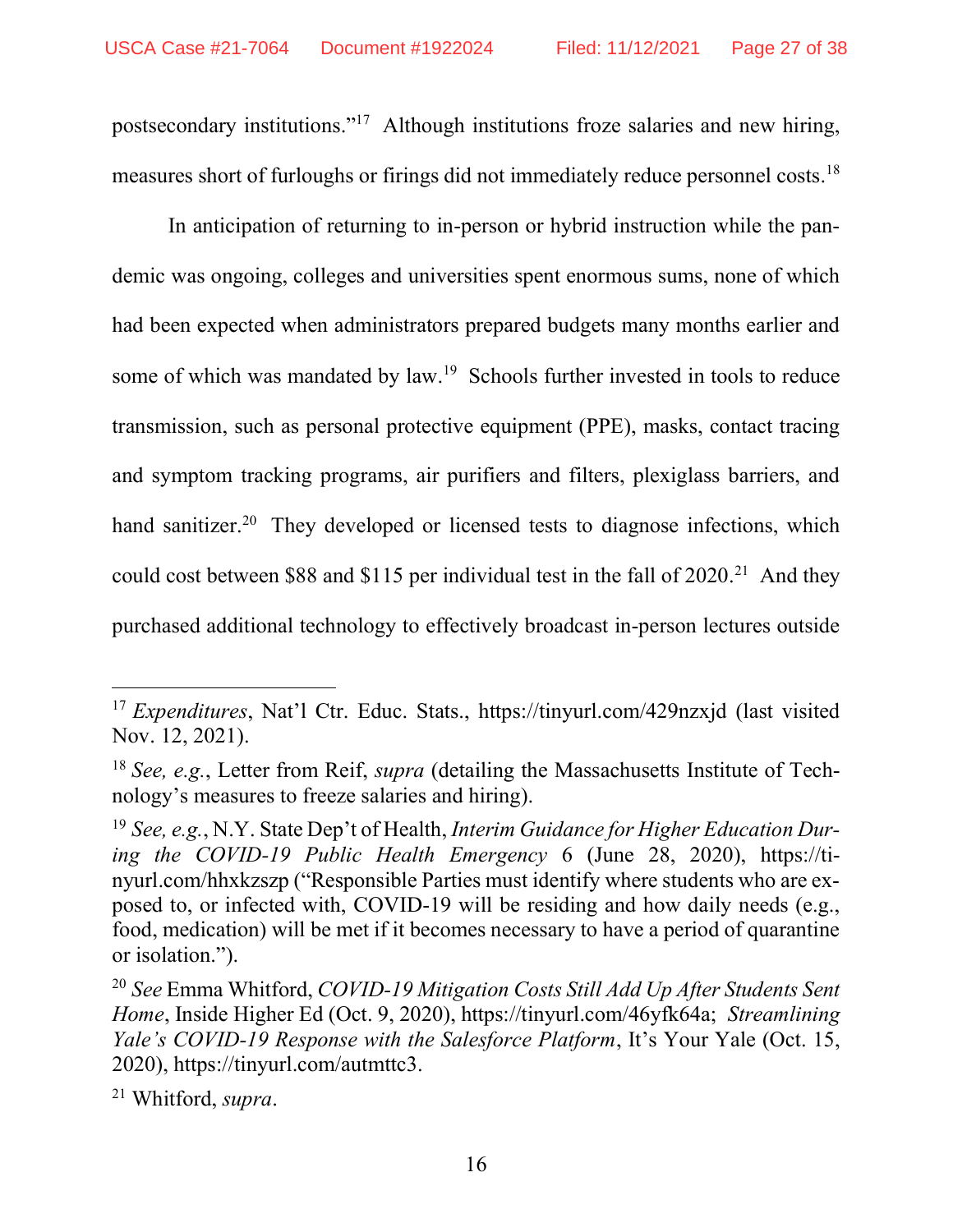the lecture hall, made classroom modifications for social distancing, decreased dormitory density including through rental of additional housing, and created outdoor W<sub>i-Fi</sub> hotspots to allow students to safely stream courses, among the many novel and unanticipated expenses.<sup>22</sup>

As focus turned to the fall of 2020, schools again supported students with financial needs. The economic downturn caused "over 63 percent of college students" to "experience[] financial losses directly or within their families due to the pandemic."<sup>23</sup> Indeed, precisely because college students lack degrees and typically hold low-income jobs, "college students" were "less likely to have benefited" from the limited economic recovery to date.<sup>24</sup> As a result, schools received an increased number of requests for financial aid. In fact, ACE's members reported that their "single largest COVID-related expense reported was increased financial aid to students."<sup>25</sup>

<sup>&</sup>lt;sup>22</sup> See Natalie Schwartz, How Colleges with Hybrid Instruction Can Support Online Students This Fall, Higher Ed Dive (July 22, 2020), https://tinyurl.com/7mf7bn38; Duke Reopening FAQ, Duke Today (July 26, 2020), https://tinyurl.com/nc3u5v4z; Martin, supra.

<sup>&</sup>lt;sup>23</sup> Letter from Mitchell, *supra* at 2.

 $^{24}$  *Id.* at 2-3.

 $^{25}$  *Id.* at 3.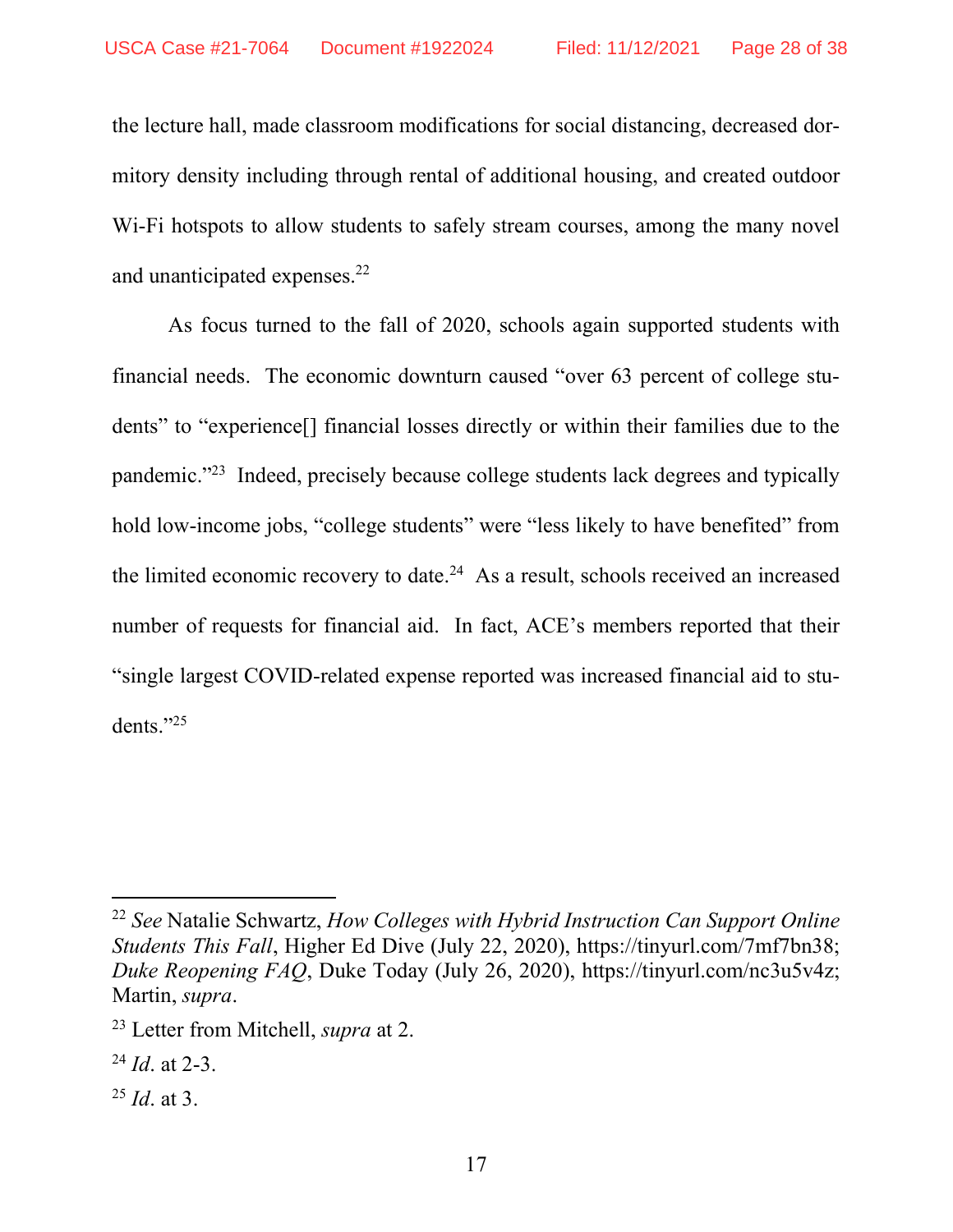As of December 2020, institutions reported spending an average of approximately \$12 million for "COVID-specific [e]xpenses."<sup>26</sup> At Chapman University, the school estimated that it spent "\$20 million on technology and public health retrofits" to prepare for the fall 2020 semester.<sup>27</sup> And as of June 2021, Louisiana State University reported that "COVID-related expenses hit \$19.8 million for the main campus and \$41.8 million for all of the campuses."<sup>28</sup> All told, according to one estimate, America's colleges and universities have incurred "\$24 billion" in COVID-related costs.<sup>29</sup>

#### II. THE PANDEMIC ALSO REDUCED REVENUES AND FURTHER STRESSED TIGHT BUDGETS.

As America's colleges and universities faced unexpected costs, they confronted already tight budgets. Starting almost immediately in March 2020, the pandemic exacerbated budgetary constraints because it reduced or eliminated previously reliable sources of revenue. Data collected from 63 of ACE's members higher education institutions, for example, revealed that those institutions lost \$4.45 billion in

 $^{26}$  *Id.* at 3-4.

 $27$  Shawn Hubler, As Colleges Move Classes Online, Families Rebel Against the Cost, N.Y. Times (Sept. 10, 2020), https://tinyurl.com/skthjmsu.

<sup>&</sup>lt;sup>28</sup> Adrian Dubose, LSU Sports Programs Lost \$81 Million During Pandemic. How Will They Recover?, Daily Advertiser (June 23, 2021, 1:11 PM CT), https://tinyurl.com/28sysh5c.

<sup>29</sup> Friga, supra.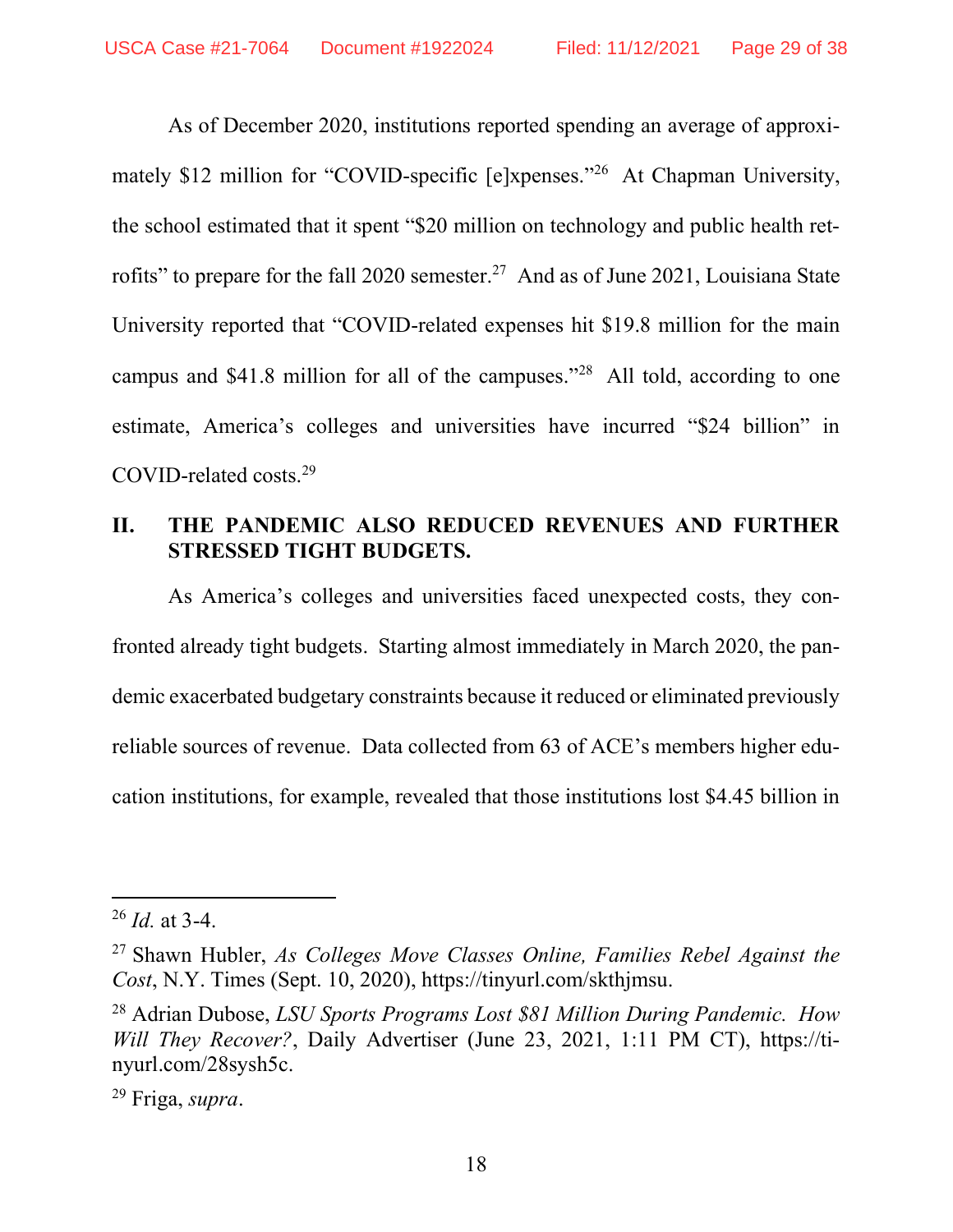auxiliary revenue—such as sales and services provided to students, visitors, and community members—during the pandemic.<sup>30</sup> Given that those 63 institutions are just a fraction of America's 4,500 degree granting institutions, the total sum across colleges and universities easily totals in the tens of billions.<sup>31</sup>

Here are just a few of the unexpected decreases in auxiliary revenues in March 2020: Many "of the country's top hospitals are affiliated with universities," and "[h]ospital revenues fell dramatically as elective procedures ground to a halt" in the spring of 2020.<sup>32</sup> In April 2020, Rutgers projected it would "lose \$60 million in clinical revenue."<sup>33</sup> That June, the University of Rochester similarly announced "a projected [medical] revenue loss of \$334 million in the current fiscal year" due to the "cancellation of all nonessential surgeries and the closing of many doctor offices."<sup>34</sup>

<sup>&</sup>lt;sup>30</sup> Letter from Mitchell, *supra* at 3.

 $31$  See also Letter from Bogner & Cushing, supra at 3 (estimating that private, notfor-profit institutions in New York state saw "\$1.4 billion in lost auxiliary revenue"); cf. Friga, supra (estimating \$85 billion in lost revenue across colleges and universities).

<sup>&</sup>lt;sup>32</sup> Dick Startz, University Finances and COVID-19: Different Schools, Different Risks, Brookings (June 18, 2020), https://tinyurl.com/y6p2rm2v.

<sup>&</sup>lt;sup>33</sup> Bob Makin, Coronavirus: Rutgers Will Lose \$200 Million in Revenue Due to Pandemic, Barchi Says, My Central Jersey (Apr. 9, 2020, 5:59 PM ET), https://tinyurl.com/jsfkf22d.

 $34$  Financial Implications and Planning, Univ. of Rochester (June 4, 2020), https://tinyurl.com/wzcwf2my.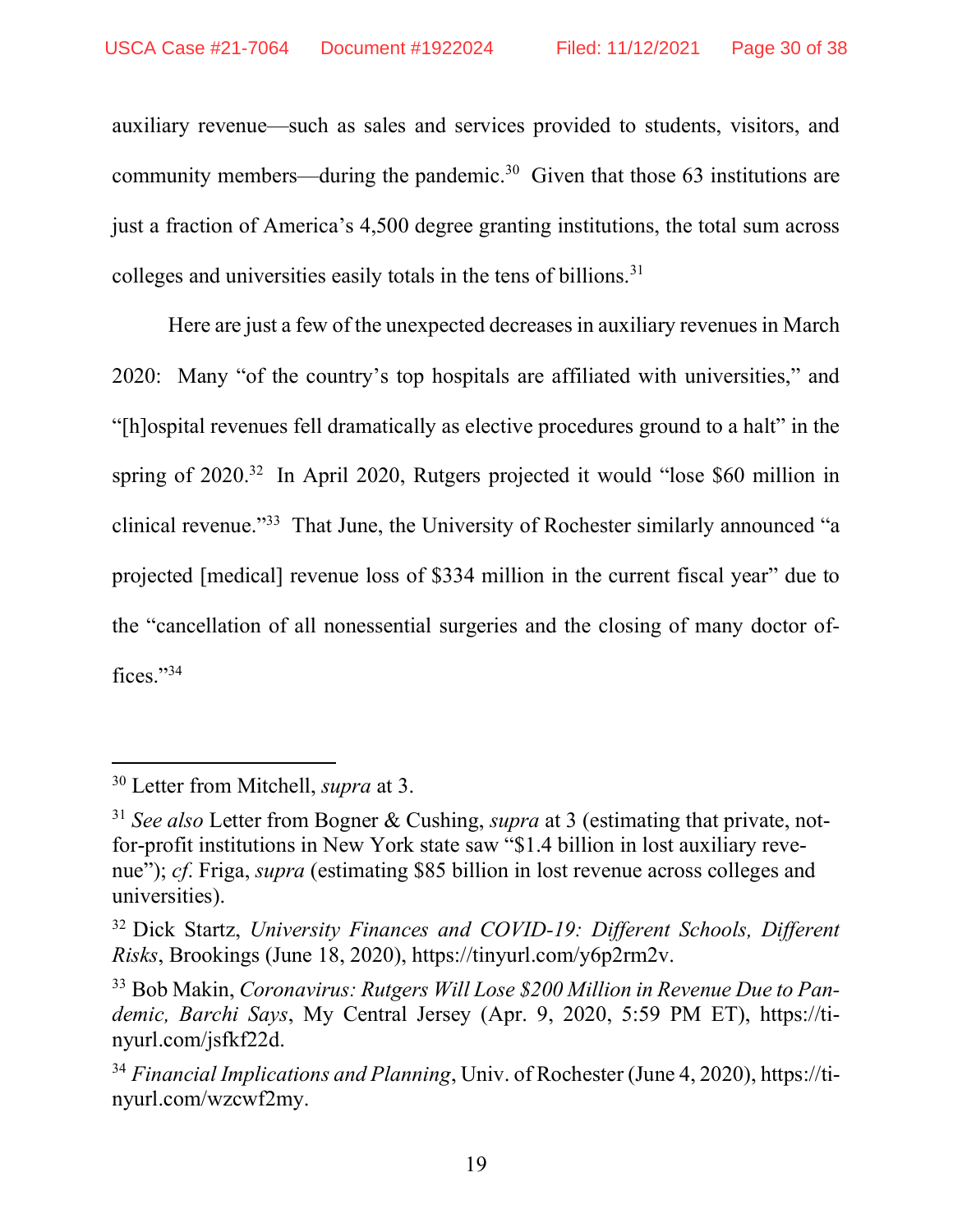Similar losses occurred across schools' balance sheets. "Most colleges run or host summer programs to supplement their budgets," which they rely on "for up to 10 percent of annual income."<sup>35</sup> But in the spring of 2020, schools canceled summer programs, costing "hundreds of millions of dollars in revenue."<sup>36</sup> Schools likewise faced depressed athletic revenues. For instance, in early March, the National Collegiate Athletic Association (NCAA) canceled its 2020 "March Madness" basketball tournament. As a result, NCAA Division I institutions received \$225 million in distributions— $$375$  million less than the expected \$600 million.<sup>37</sup> To pick one example, Duke University lost "at least \$16.5 million in revenue due to the cancellation."<sup>38</sup> In early January 2021, Duke projected another \$20.5 million decrease in athletic revenue, primarily from lost ticket sales and absent fans.<sup>39</sup> Likewise, to date, Louisiana State University has reported a \$81 million loss "in revenue during the COVID-19 pandemic."<sup>40</sup>

<sup>&</sup>lt;sup>35</sup> Alexander C. Kafka, Canceled and Altered Summer Programs Will Cost Colleges Hundreds of Millions, Chron. Higher Educ. (Apr. 9, 2020), https://tinyurl.com/4whp6rz3.

 $36$  *Id.* 

<sup>&</sup>lt;sup>37</sup> NCAA Presidents Set Revised Financial Distribution to Support College Athletes, NCAA (Mar. 26, 2020), https://tinyurl.com/3jee2a67.

<sup>&</sup>lt;sup>38</sup> Matthew Griffin, Athletics Projects \$36M in Lost Revenue Due to COVID-19, Details Positive Tests Among Students and Staff, Duke Chron. (Jan. 23, 2021), https://tinyurl.com/5ys6b77p.

 $39$  *Id.* 

 $40$  Dubose, supra.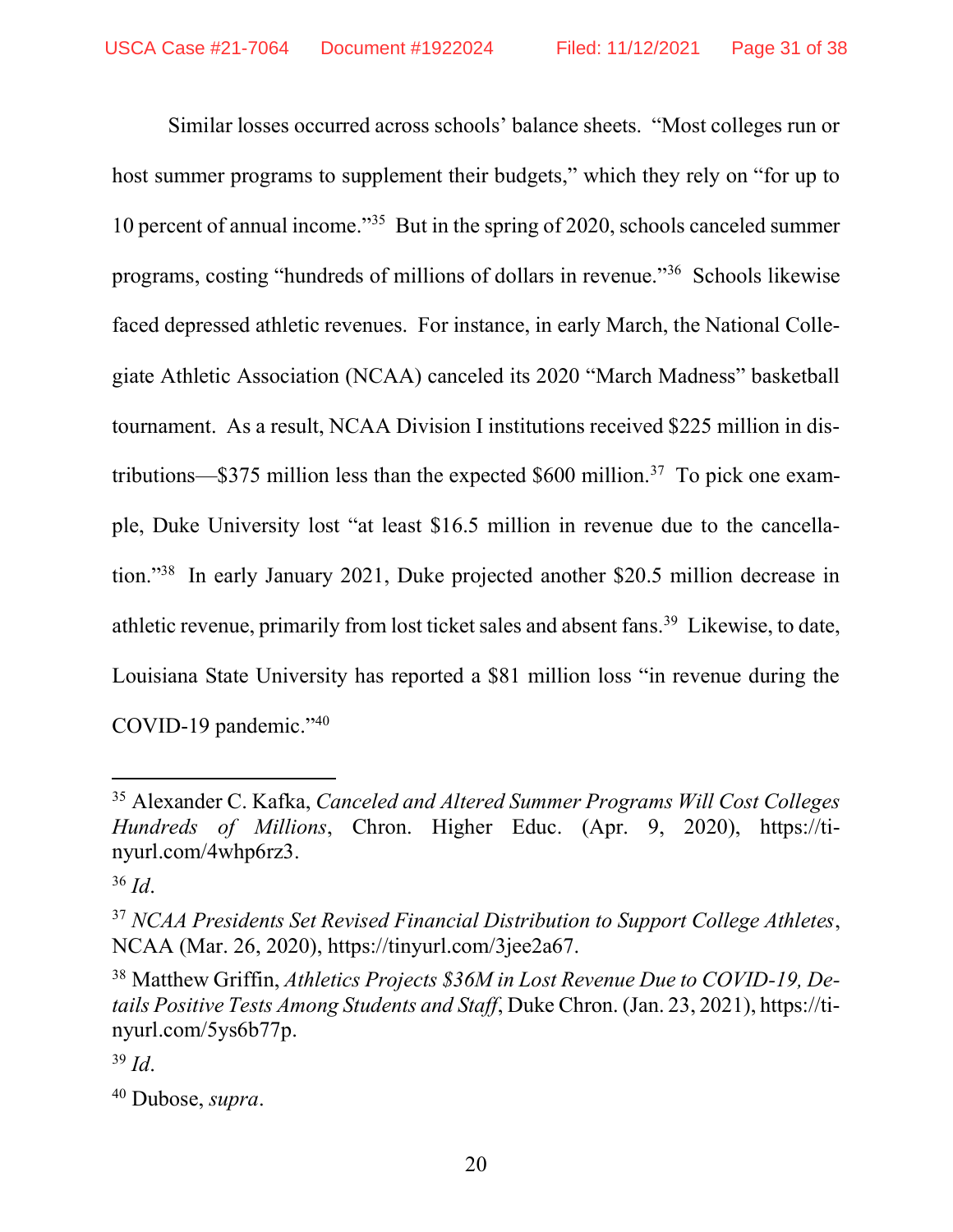In total, according to data from ACE's members, auxiliary revenues—such as revenue from bookstores, dining facilities, event tickets, parking, and conference and facility fees—decreased thirty-eight percent in the early days of the pandemic.<sup>41</sup> When combined with the unexpected increase in expenditures in that spring, see supra pp. 10-18, institutions experienced substantial negative hits to operating budgets. For instance, in April 2020, Michigan State University reported that its "revenue reductions and real costs [were] already in the \$50 million to \$60 million range."<sup>42</sup> The University of Illinois projected that, by July 2020, "the estimated financial COVID-19 costs" from "additional expenditures, lost revenue and fee adjustments" would "exceed \$70 million."<sup>43</sup> The University of Georgia system forecasted revenue losses of "\$340 million to \$350 million through the summer," including lost "income from canceled camps, professional learning programs, study abroad courses

<sup>&</sup>lt;sup>41</sup> See Letter from Mitchell, supra at 3; Friga, supra ("One of the areas hardest hit, especially for large institutions with significant numbers of students not on campus, was auxiliary revenue. This would include losses in housing, dining, other spending, and especially athletics.").

<sup>&</sup>lt;sup>42</sup> Letter from Samuel L. Stanley Jr., President, Mich. State Univ., to Fac. & Staff, Mich. State Univ., To Faculty and Staff: Novel Coronavirus Financial Implications (Apr. 16, 2020), https://tinyurl.com/s4p9x5rd.

<sup>&</sup>lt;sup>43</sup> Letter from Robert J. Jones, Chancellor, Univ. of Ill., to Acad. Pros., Civ. Serv. & Fac., Univ. of Ill., Assessing COVID-19 Financial Impacts (Apr. 23, 2020, 10:01 AM), https://tinyurl.com/5avkuvkw.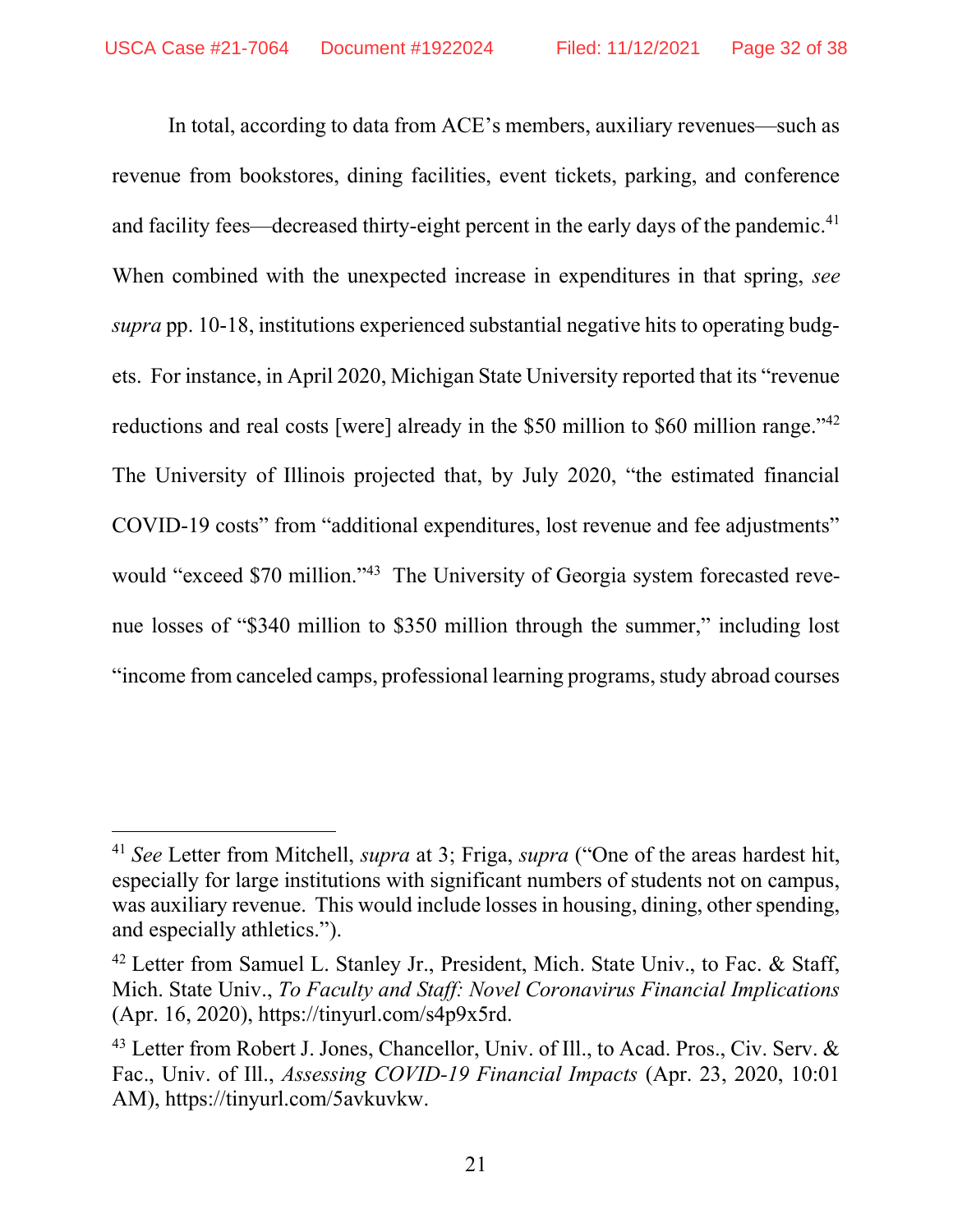and other events."<sup>44</sup> Around the same time, the "Texas A&M System reported \$147 million in lost revenue and pandemic-related expenses," while "the University of Texas System estimated its losses at \$131 million."<sup>45</sup>

As the pandemic continued into the fall of 2020, schools confronted another sobering reality: declines in enrollment and tuition revenue. For most institutions, tuition is a key source of funding, comprising between thirty-two percent of revenue at private nonprofit institutions and twenty percent at public ones.<sup>46</sup> But as a result of COVID-19, some students delayed or forwent education. By October, "overall postsecondary enrollment [was] down 3% compared to the same time [the prior] year."<sup>47</sup> The decrease in enrollment was particularly stark among freshmen, with a "16.1% [drop] nationally and a 22.7% drop at community colleges in particular.

<sup>&</sup>lt;sup>44</sup> Maureen Downey, Georgia University System Losses From Coronavirus Expected to Reach \$350M, Atlanta J. Const. (Apr. 14, 2020), https://tinyurl.com/bks3cb49.

<sup>&</sup>lt;sup>45</sup> Raga Justin, *Texas Universities Have Started Shedding Jobs and Are Bracing for* a Serious Financial Hit, Texas Trib. (Aug. 7, 2020, 7:00 AM CT), https://tinyurl.com/k96a3vyh.

<sup>&</sup>lt;sup>46</sup> See Nat'l Ctr. for Educ. Stats., The Condition of Education 2021: Postsecondary Institution Revenues 1 fig.1 (last updated May 2021), https://tinyurl.com/y4v9dwj9.

<sup>&</sup>lt;sup>47</sup> Todd Sedmak, Fall 2020 Undergraduate Enrollment Down 4% Compared to Same Time Last Year, Nat'l Student Clearinghouse (Oct. 15, 2020), https://tinyurl.com/wsuj4ybr.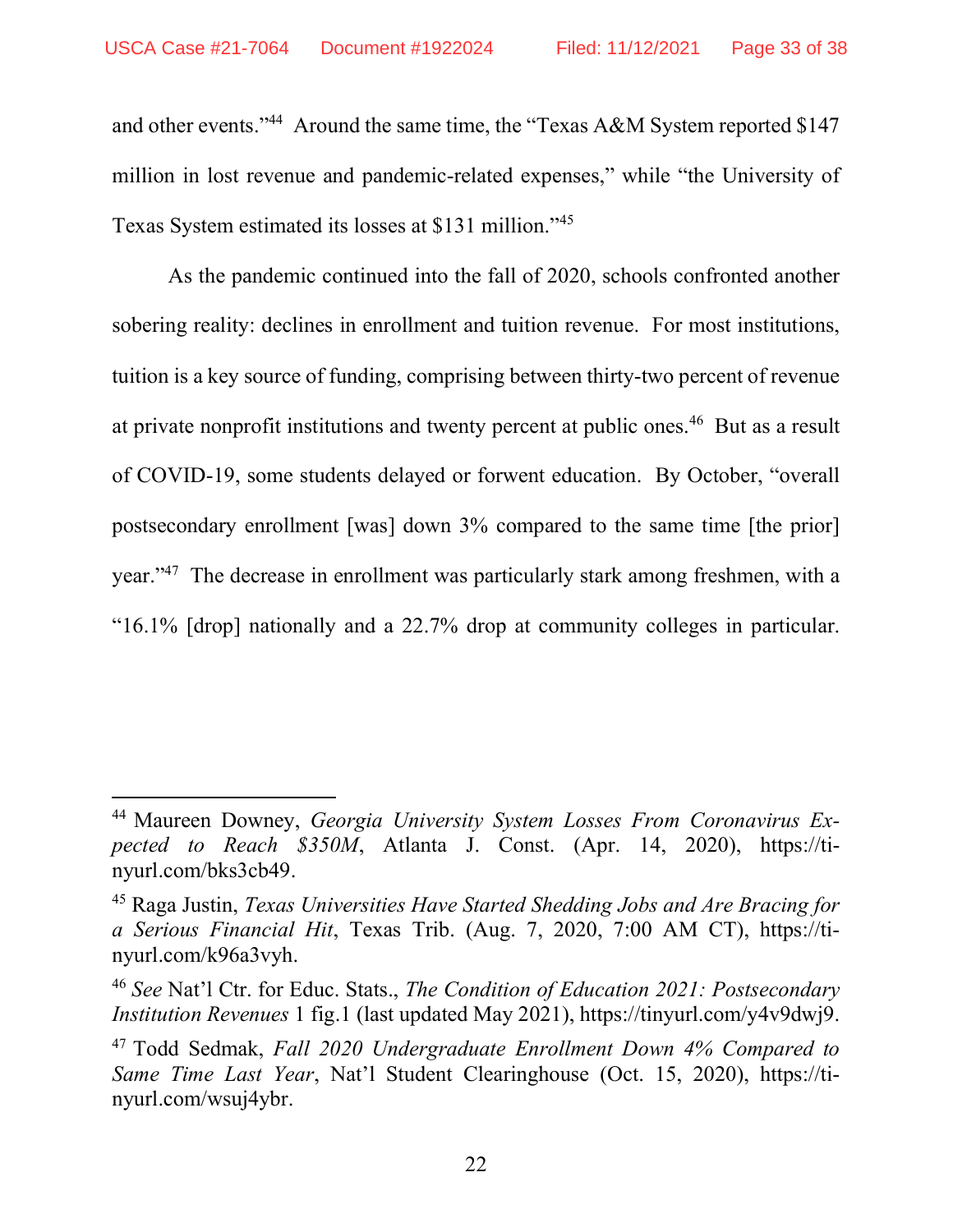First-time students account [ed] for 69% of the total drop in undergraduate enrollment."<sup>48</sup> Additionally, "[new] international student enrollment" likewise "decreased by 43 percent."49 From a fiscal perspective, the absence of new students is particularly concerning. If those students never enroll, schools stand to lose multiple years of tuition. In some cases, institutions slashed tuition to retain students who might otherwise have been unable or unwilling to attend.<sup>50</sup>

Federal aid—which at a first glance seems substantial—failed to fill the gap between the decline in revenue and unexpected costs. For example, the "Cares Act passed in March provided \$14 billion to institutions, with about half going to student aid."51 In practice, that aid to colleges and universities fell far short of actually offsetting institutional losses. One study estimated that schools faced a total shortfall of \$146 billion to \$165 billion—after including COVID-19 relief funds.52 According to a study conducted by the National Association of Independent Colleges and

 $48$  *Id.* (internal quotation marks omitted).

<sup>&</sup>lt;sup>49</sup> Julie Baer & Mirka Martel, Inst. Int'l Educ., Fall 2020 International Student Enrollment Snapshot (Nov. 2020), https://tinyurl.com/39np9zs2; see also Friga, supra ("Decreases in the number of international students (who often pay full tuition) further exacerbate the net-tuition picture.").

<sup>&</sup>lt;sup>50</sup> See Jessica Dickler, Colleges Are Slashing Tuition to Entice Students Back, CNBC (Oct. 30, 2020, 10:11 AM EDT), https://tinyurl.com/yz8ex33f.

<sup>51</sup> Friga, supra.

<sup>&</sup>lt;sup>52</sup> See id. (calculating "a shortfall of \$146 billion to \$164 billion" in February 2021). Additionally, state legislatures reduced funding for public institutions, eliminating a major source of revenue for those schools. See id.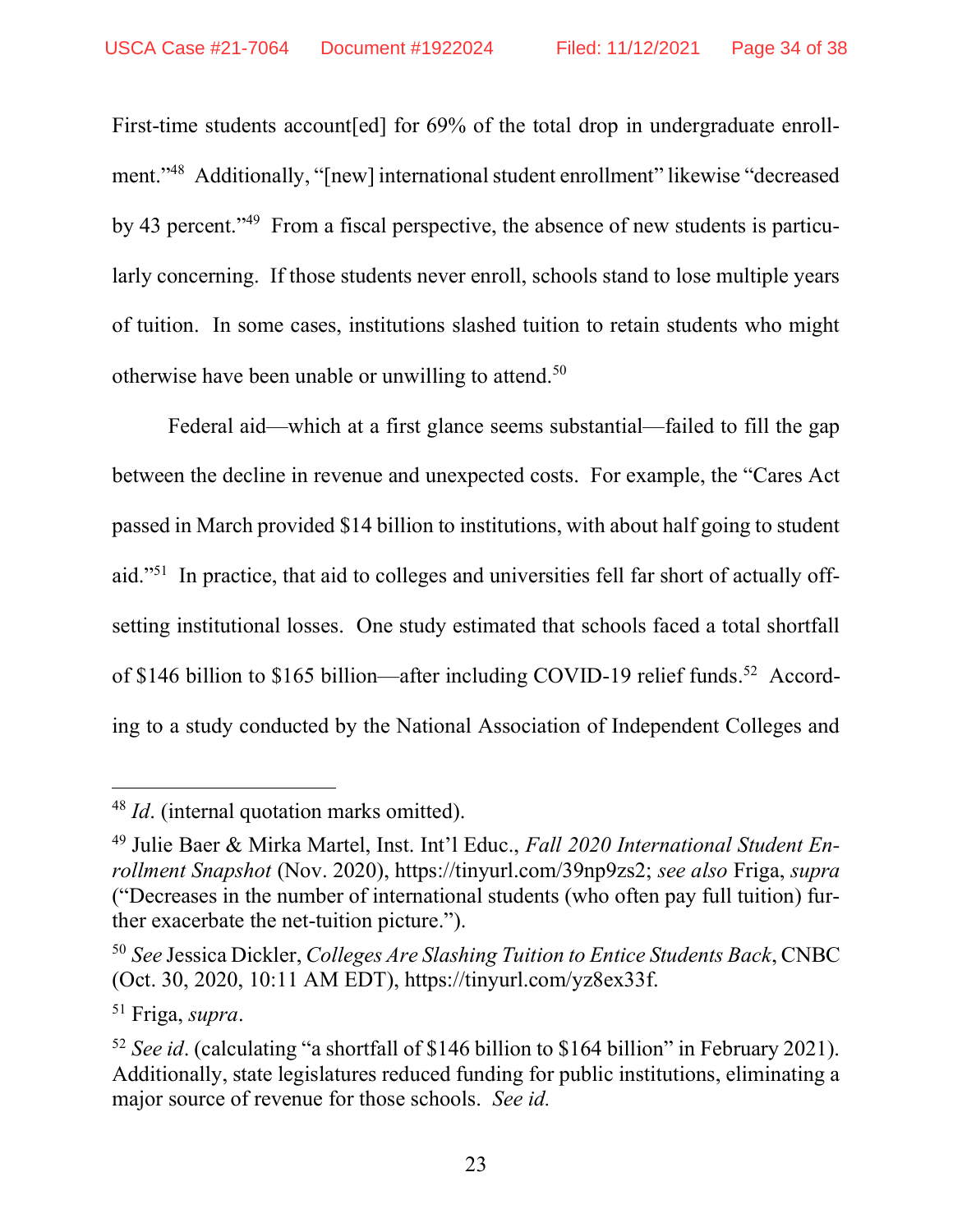Universities in late 2020, federal funds failed to cover COVID-19 costs at every institution surveyed; for two thirds of respondents, federal aid "covered less than 25% of combined revenue losses and additional expenses."<sup>53</sup>

### III. THIS AND SIMILAR CLASS-ACTION LAWSUITS THREATEN SCHOOLS' ALREADY STRAINED FINANCES.

On top of those existing costs and reduced revenues, colleges and universities now face another threat: putative class-action lawsuits driven by the plaintiffs' bar. These lawsuits force institutions to spend scarce resources rebutting the false narrative of a COVID-windfall. The story of COVID-19 on America's campuses is one of courage and creativity, as administrators and instructors ensured that students safely continued learning in the face of crisis. This is something to celebrate, not penalize.

The District Court correctly dismissed this case. Despite enormous difficultly, higher education institutions continued to operate so that their students could learn, earn credits, and receive their degrees. Colleges and universities commendably attended to their mission and their responsibilities to their students despite the

 $53$  Survey: The Financial Impact of COVID 19 on Private, Nonprofit Colleges, Nat'l Ass'n of Indep. Colls. & Univs., https://tinyurl.com/3zdfafpn (last visited Nov. 12, 2021); Victoria Yuen, Mounting Peril for Public Higher Education During the Coronavirus Pandemic, Ctr. for Am. Progress (June 11, 2020, 4:00 AM), https://tinyurl.com/vcskz5mr (reporting that costs in the spring of 2020 were "much higher than the federal funding [public institutions] will receive or have already received from the CARES Act.").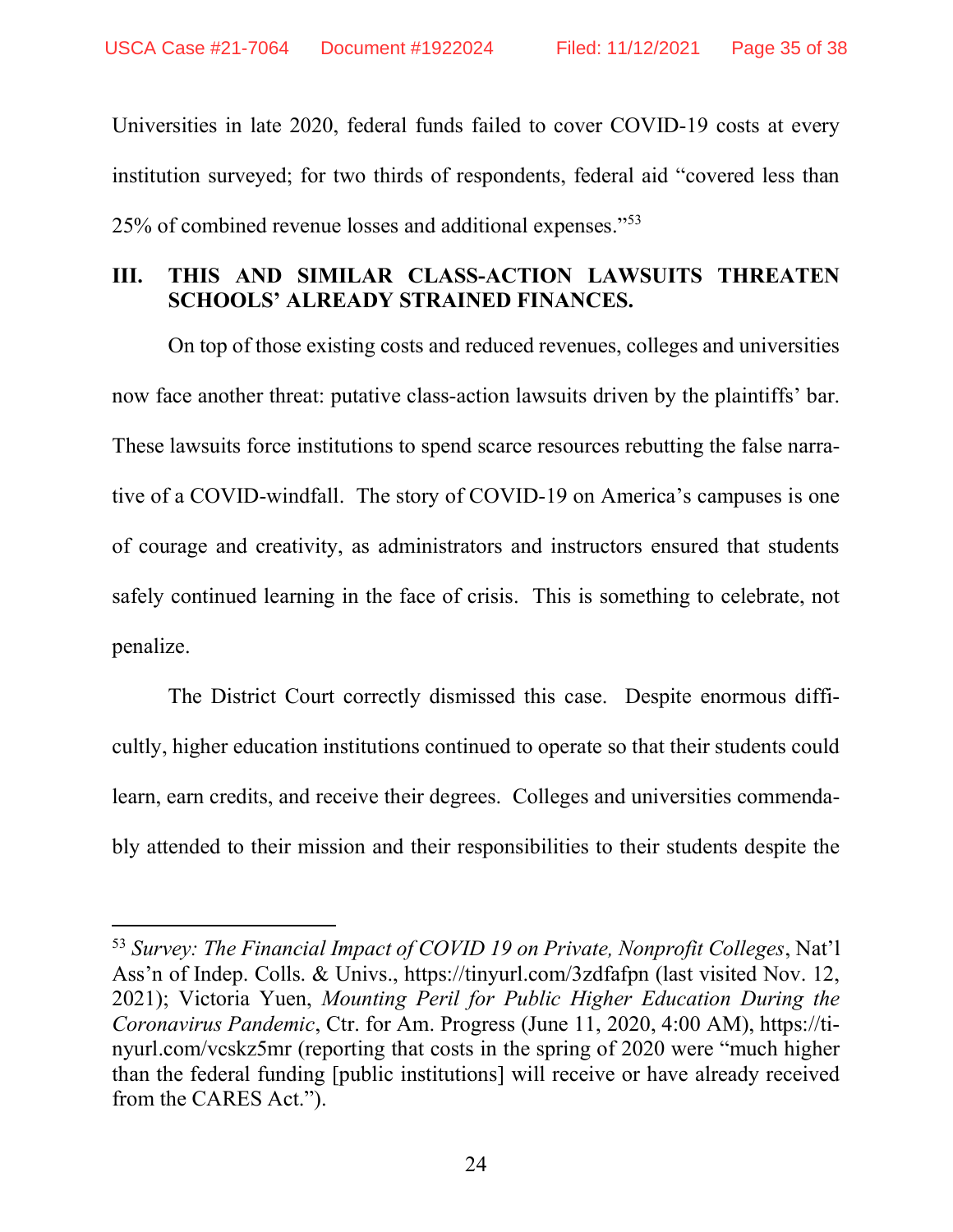pandemic. In contrast to appellants' claims, the only thing that would be unjust would be to allow these class-action lawsuits to proceed—and the plaintiffs' bar to continue to seek to extract multi-million dollar judgments from colleges and universities that embraced immediate and costly actions to permit their students to complete their spring semester even as COVID-19 spread through the country.

#### **CONCLUSION**

For the foregoing reasons, the District Court's judgment should be affirmed.

Respectfully submitted,

/s/ Jessica L. Ellsworth JESSICA L. ELLSWORTH STEPHANIE J. GOLD NATHANIEL A.G. ZELINSKY HOGAN LOVELLS US LLP 555 Thirteenth Street, N.W. Washington, D.C. 20004 (202) 637-5600 jessica.ellsworth@hoganlovells.com

Counsel for Amici Curiae American Council on Education and 18 Other Higher Education Associations

November 12, 2021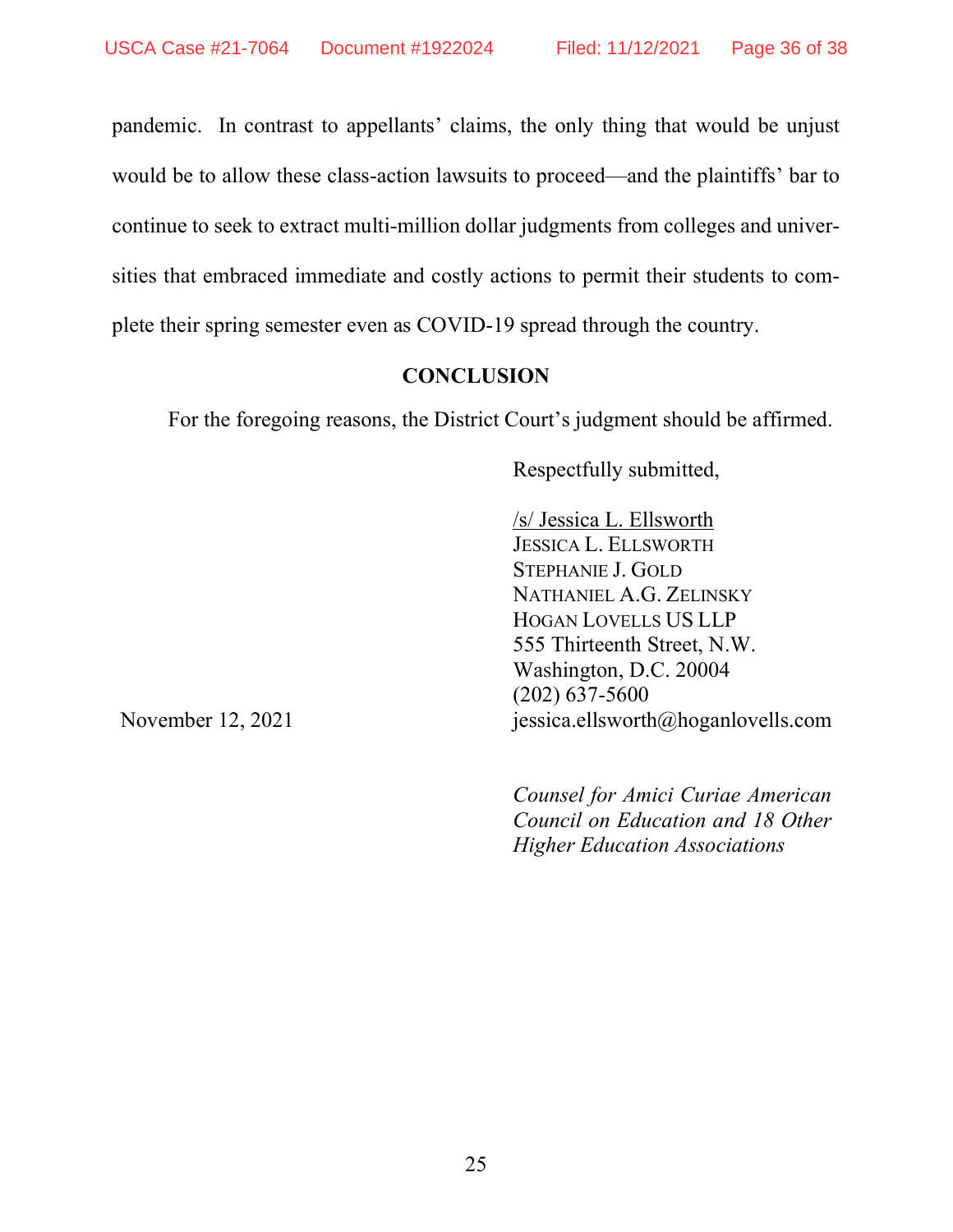### CERTIFICATE OF COMPLIANCE

 1. This document complies with the type-volume limits of Fed. R. App. P.  $29(a)(5)$  because, excluding the parts of the document exempted by Fed. R. App. P. 32(f), this document contains 5,360 words.

 2. This document complies with the typeface requirements of Fed. R. App. P. 32(a)(5) and the type-style requirements of Fed. R. App. P. 32(a)(6) because this document has been prepared in a proportionally spaced typeface using Microsoft Word for Microsoft Office 365 in 14-point Times New Roman.

> /s/ Jessica L. Ellsworth Jessica L. Ellsworth